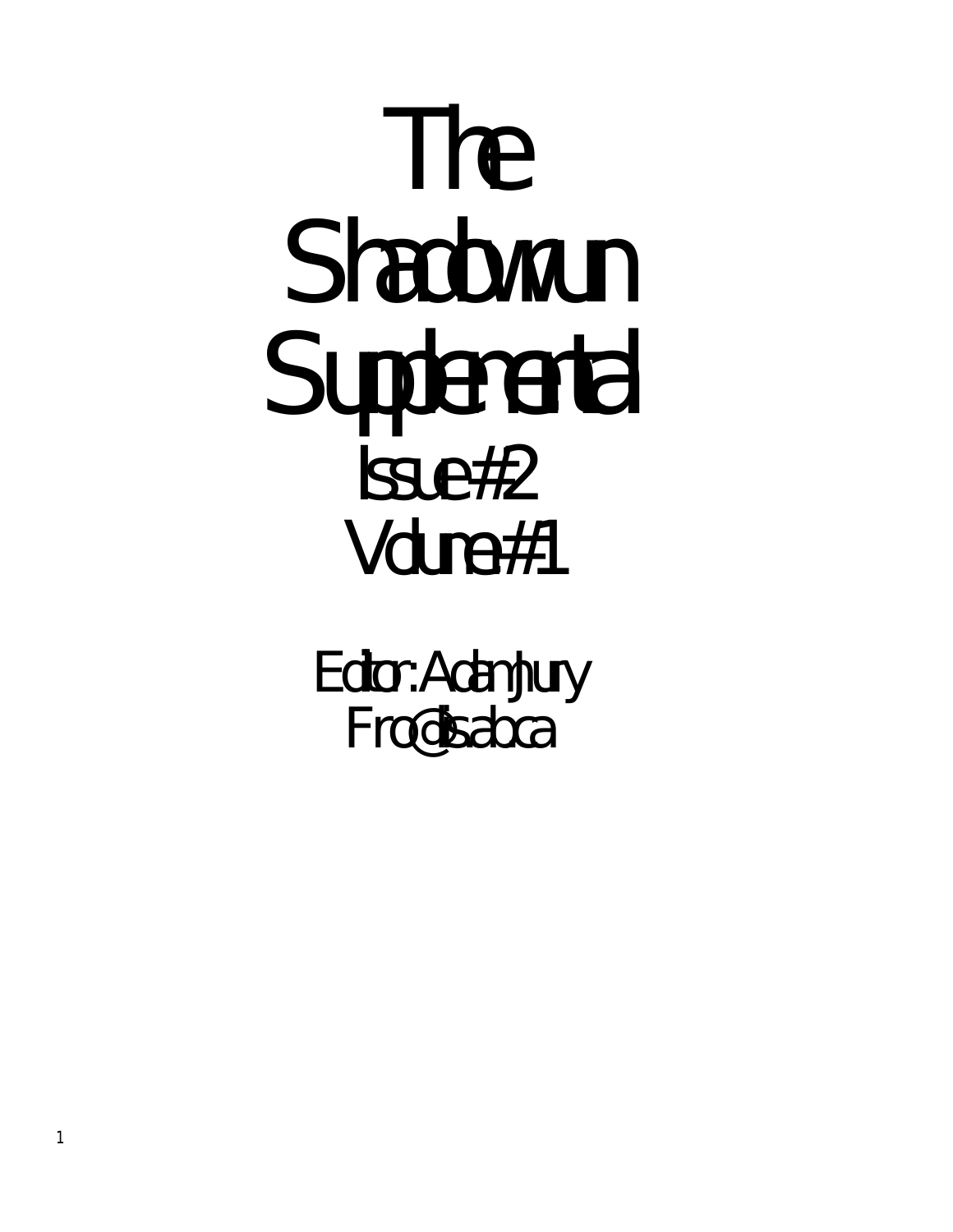|                                                   | 3                |
|---------------------------------------------------|------------------|
| <b>Credits and Greets 3</b>                       |                  |
| <b>Contacting the editor and Submissions</b><br>3 |                  |
| Legalities<br>4                                   |                  |
| Copyrights 4                                      |                  |
| Redistribution<br>4                               |                  |
|                                                   |                  |
|                                                   | $\boldsymbol{5}$ |
| <b>Creating A Martial Arts Style</b><br>6         |                  |
| <b>Martial Arts Techniques</b><br>$\overline{7}$  |                  |
| <b>Martial Arts Style Record Sheet</b><br>13      |                  |
|                                                   | 14               |
| <b>The Pit</b>                                    | 17               |
| Security, Staff, and layout 17                    |                  |
| The Fights<br>- 19                                |                  |
|                                                   | 21               |
| Chapter 2 21                                      |                  |
| Chapter 3 23                                      |                  |
|                                                   | 27               |
|                                                   | 31               |
| <b>Credits</b>                                    | 32               |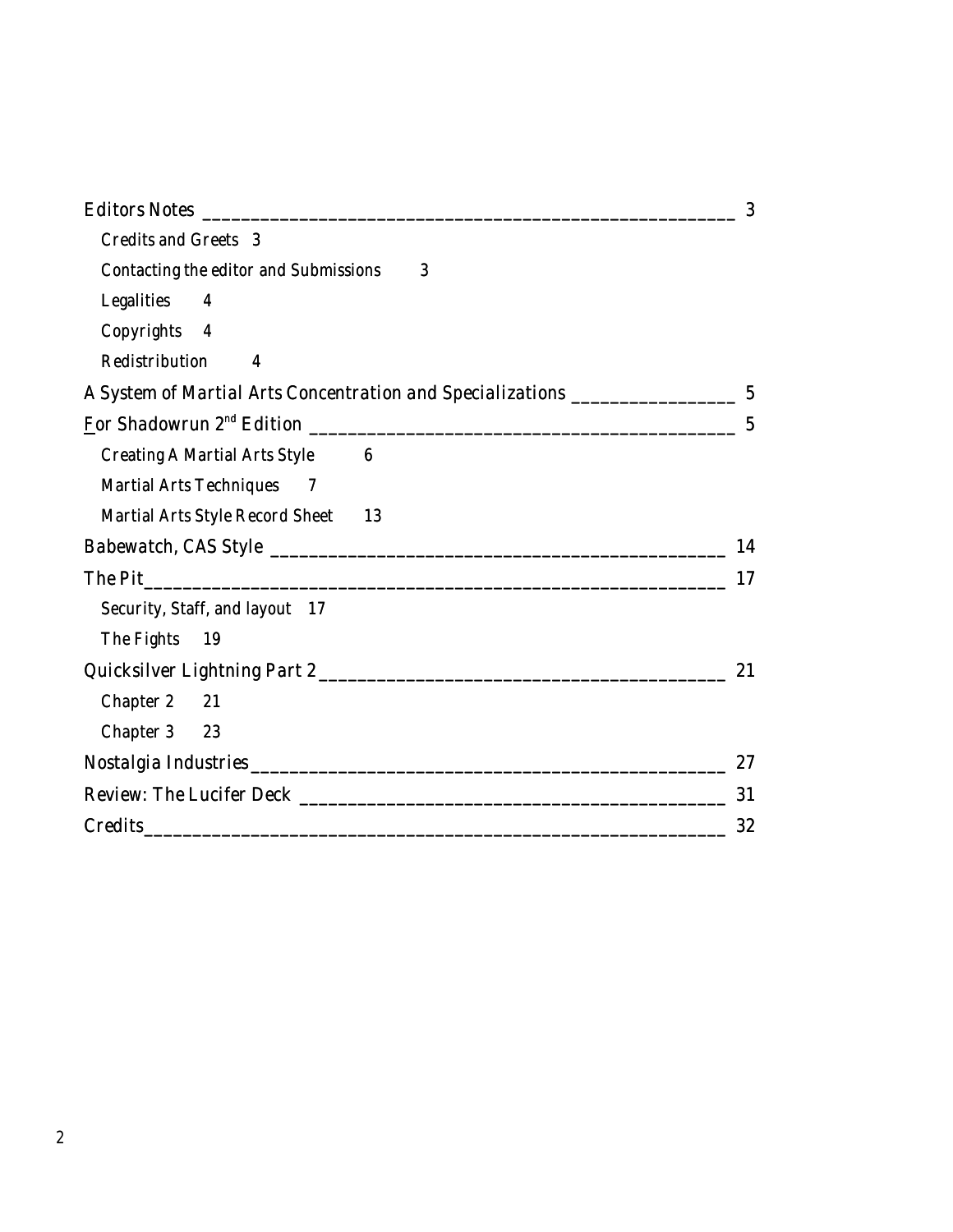# Editors Notes

Welcome to the second issue of The Shadowrun Supplemental. I want to thank everyone who has read issue #1, and hopefully welcome some new readers.

I received a fair bit of feedback from issue #1, but, I want more! As long as you continue to write and tell me what you like and dislike, I'm sure I can keep the magazine up to your standards, and provide something that is both helpful and entertaining.

Not many serious changes from last issue, really. Most of the feedback was positive, so I have to assume I'm doing a relatively good job. Some people raised concerns about the formatting, and not being able to read it. I hope the PDF format will please you. I've taken the liberty of switching some of the fonts around, hopefully to make it easier to read and more creative. We all love fonts, don't we? The other big beef was 'white space'. I've tried to minimize the amount of dead space, but otherwise things tend to get cluttered together. In this issue, columns have been removed, which should make it more compatible with other word processors.

If you don't know who I am, don't worry about it, you're about to learn more than you care to know. Most people know me as Fro, but my full name is Adam Jury. I am Assistant Fearless Leader of the ShadowRN mailing list, channel manager of #Shadowrun on Undernet IRC, a member of the Internet Roleplaying Game Society, and a few million other things. I'm seventeen years old (As of the day I write this) and have been playing Shadowrun for just about 3 years now. If you want to know more, get to know me better. : )

### Credits and Greets

Bull, Tinner, Gurth, Dvixen, Skye, Apryl, Adam Wise, everyone who submitted something, anyone that emailed me, and everyone I know. Does that cover everyone? : )

And of course special thanks to the members of ShadowRN and the regulars in Undernet #Shadowrun, who put up with my rambling.

### Contacting the editor and Submissions

I can be reached at fro@lis.ab.ca and fro@sara.mmlc.nwu.edu, first address preferred, please. I can also be contacted on the ShadowRN mailing list. If you want submission guidelines or just to ask a simple question, don't be afraid, I don't bite.

My web page also has submission guidelines and back issues, and can be found at http://shadowrun.home.ml.org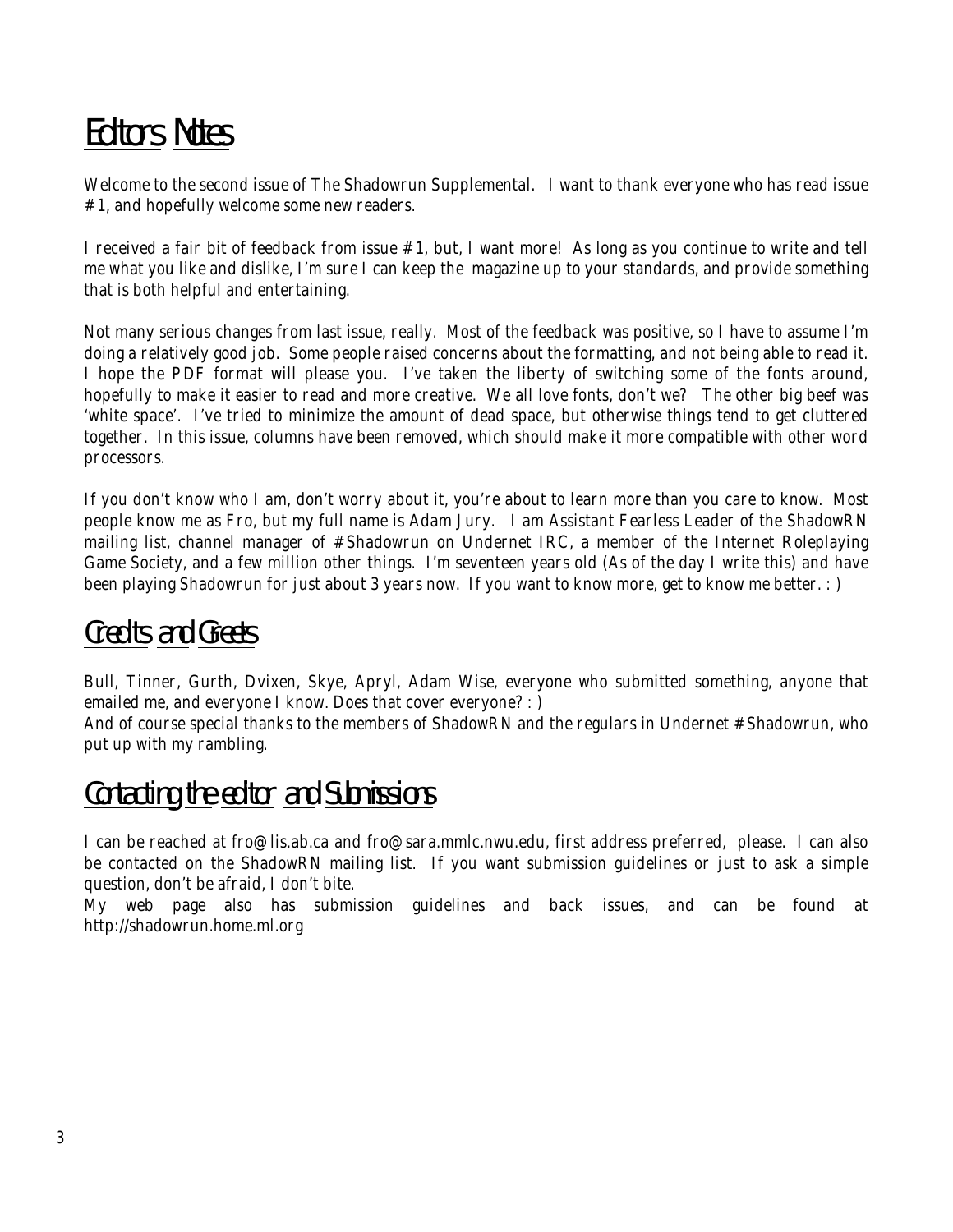## **Legalities**

This magazine is in no way endorsed nor produced by FASA Corporation. Shadowrun and Matrix, are copyrights of FASA (1997) Neither I, nor the authors of any individual pieces intend to infringe on FASA's intellectual property and rights. FASA has not read this material in advance, and as such, none of this material is approved by FASA.

### **Copyrights**

All contents are copyright (1997) by their original authors. I (Adam Jury) retain the copyrights over the compilation of material.

### Redistribution

This magazine may be reproduced in any other computer format only with permission from me. It may be archived on any computer system including the internet and fidonet, as long as this copyright notice is not removed.

You may not profit from the distribution, nor may you edit the contents and distribute that, you may only edit for your own personal use. You are encourage to print it out and perhaps leave a copy or 2 at a local gaming store, for those who do not have internet access. If you do, please leave me a note.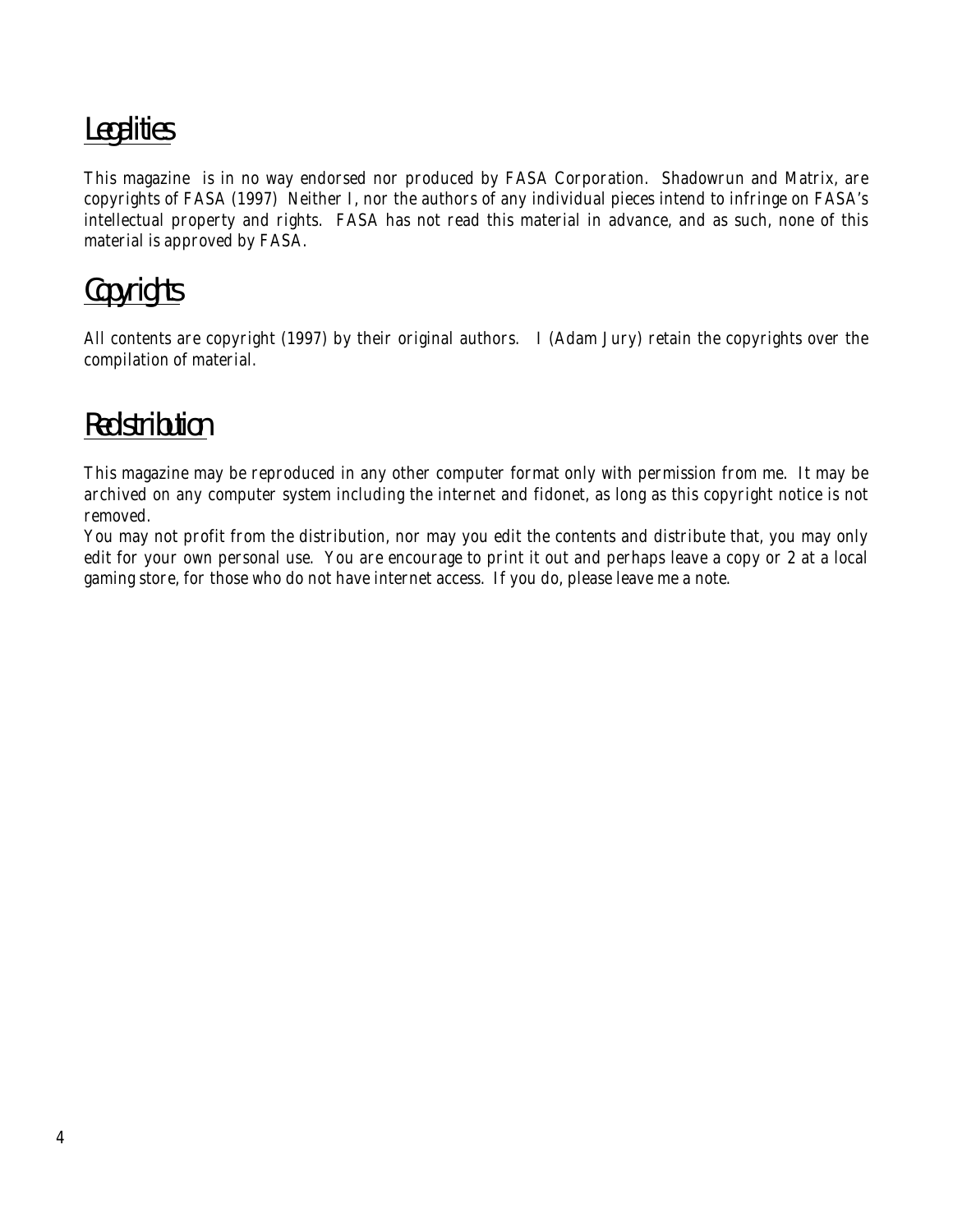# A System of Martial Arts Concentration and Specializations For Shadowrun 2<sup>nd</sup> Edition

### P. Sean ONeal <woneal@infoave.com>

On page 70 of the Shadowrun 2<sup>nd</sup> Edition rule book, under Unarmed Combat it is stated that a character may take a Concentration in the Martial Arts, and specialization's in that style's techniques. Beyond this, nothing else was written or said within the Shadowrun game. Players and Game Master's alike were left on their own to develop Martial Art forms and to decide how these "special techniques" would be used. What follows is not a list of Martial Art forms themselves, but instead to a flexible system from which virtually any Martial Art style could be "built", complete with special techniques. These styles could then be added to individual games as the need arose.

There have been various attempts at creating martial arts styles for use with Shadowrun, some have been better than others. What these attempts generally lack are uniformity. There was no standard by which the various styles were measured, and no way to gauge how a style would affect game balance. This system allows the creation of uniform styles for use in the Shadowrun system, while providing a standard set of rules for special techniques and a means of keeping things balanced. Each style created with this system is considered a separate concentration of the Unarmed Combat skill. The special attack forms of each style may be learned as specialization's, should a player wish to focus a character on a single technique used by a known style. The various special attacks are based on the existing melee combat rules for unarmed combat. Also, any martial art form or special attack from this system may also be used with the Physical Adept Power of *Killing Hands*. Each style has a Complexity Rating, which indicates how difficult the style is to learn and increases the karma cost of improving the skill rating. This helps maintain game balance by discouraging the creation of "super" styles.

The Complexity Rating is a new game rule for use with this martial arts system. It can, as can this system, be applied to any existing martial style already being used in a campaign. The purpose of the complexity rating is to help balance the various martial arts styles. Those styles having many special forms of attack and defense will be harder to learn than simpler styles. This is a unabashed attempt to maintain game balance. When creating various styles (whether the style is player or GM created) total up the complexity modifiers for each special attack and defense form, special techniques, and so on. Add this number to a base of 1 and this is the style's Complexity Rating. When the character attempts to improve the skill rating, figure the karma costs normally, then multiply the karma cost by the Complexity Rating. The result is the actual amount of karma necessary for the character to improve the skill to the new rating.

There are literally hundreds of different martial arts forms worldwide, from the famous Japanese and Chinese forms, to lesser know African and Indian forms; not to mention such venerable forms as Boxing and Wrestling which also have a place in any treatment of the martial arts since they are, by definition, a form of martial art. Because of this variety, designing a system capable of realistically creating each style is impractical and beyond the scope of this system. Instead, realism was sacrificed in favor of play-ability. Each of the attack forms included in this system were based on the standard unarmed attack listed in the SRII rules. All damage codes were left at Moderate Stun (when using the Adept power of Killing Hands,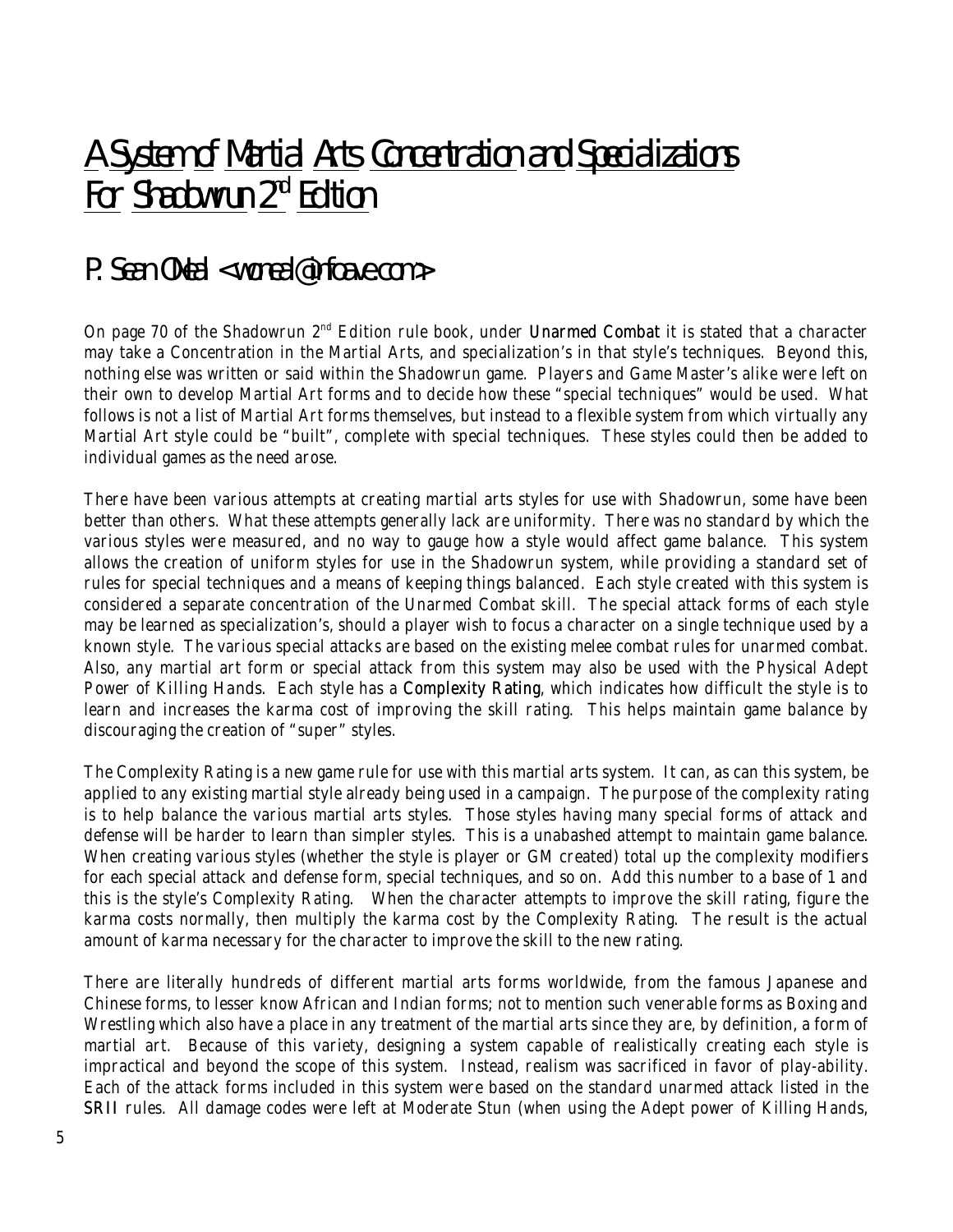simply change the damage level), instead the Power of the attack and the Target Number modifiers were changed. Each technique was also given a complexity rating, indicating how difficult that technique is to learn and develop. Finally, this system does not include special training with weapons. Although many styles of martial arts do teach the use of weapons, and some (such as escrima) even make weapon use an integral part of the style, this system deals only with the unarmed combat skill. However, a second similar system is intended which will expand the armed combat skill in the same way.

### Creating A Martial Arts Style

Creating a martial arts style with this system is a relatively quick and simple process, whether creating a style based on a real form, or creating a new fictional style. The entire process can be broken down to the following seven steps:

- 1. Decide style concept
- 2. Select basic techniques
- 3. Add advanced techniques
- 4. Decide how old and refined the style is.
- 5. Total complexity rating
- 6. Review and Adjust
- 7. Fill out record sheet

**Step One**: Decide on the basic concept of the style, that is "what does this style focus on?" Does it rely on punches or kicks? Does it use throws and/or wrestling techniques? Does it teach nerve strikes and pressure points? Deciding this in advance will make choosing appropriate techniques easier. If the style is based on a real form all that is needed is to decide what techniques best reflect what that form does. While this system is flexible, neither it nor the SRII game system are meant to be 100% realistic, so when modeling a martial art style, concentrate more on capturing the essence of the style than keeping every detail accurate.

*Step Two*: Choose the basic techniques taught by the style. Virtually any fighting style in the world relies on a few basic techniques which form the foundation of the entire style. Choose a 2-5 basic techniques with low complexity ratings. These can be any mixture of punches, kicks, throws, etc. desired, however keep the style's focus in mind when choosing.

*Step Three*: Add advanced techniques. Most styles teach a few advanced techniques, sometimes called "finishing moves" that give it's practitioners a special edge. These techniques are usually only available to those studying styles that teach the maneuver, and these techniques often have high complexity ratings. A style should never have more advanced techniques than it does basic techniques. Generally, there should only be a couple of advanced techniques, too many will cause a style to have a very high complexity rating, making it too difficult to learn.

*Step Four*: Over time, various martial arts styles have been refined and improved. This includes improvements in teaching techniques as well as refinements in the style itself. To reflect this, a special modifier is added to the style, chosen by the Game Master, based on the style's age and level of refinement. In the case of ancient styles, this modifier will reduce the overall complexity of the style, while new styles have their complexity increased to reflect the lack of refinement.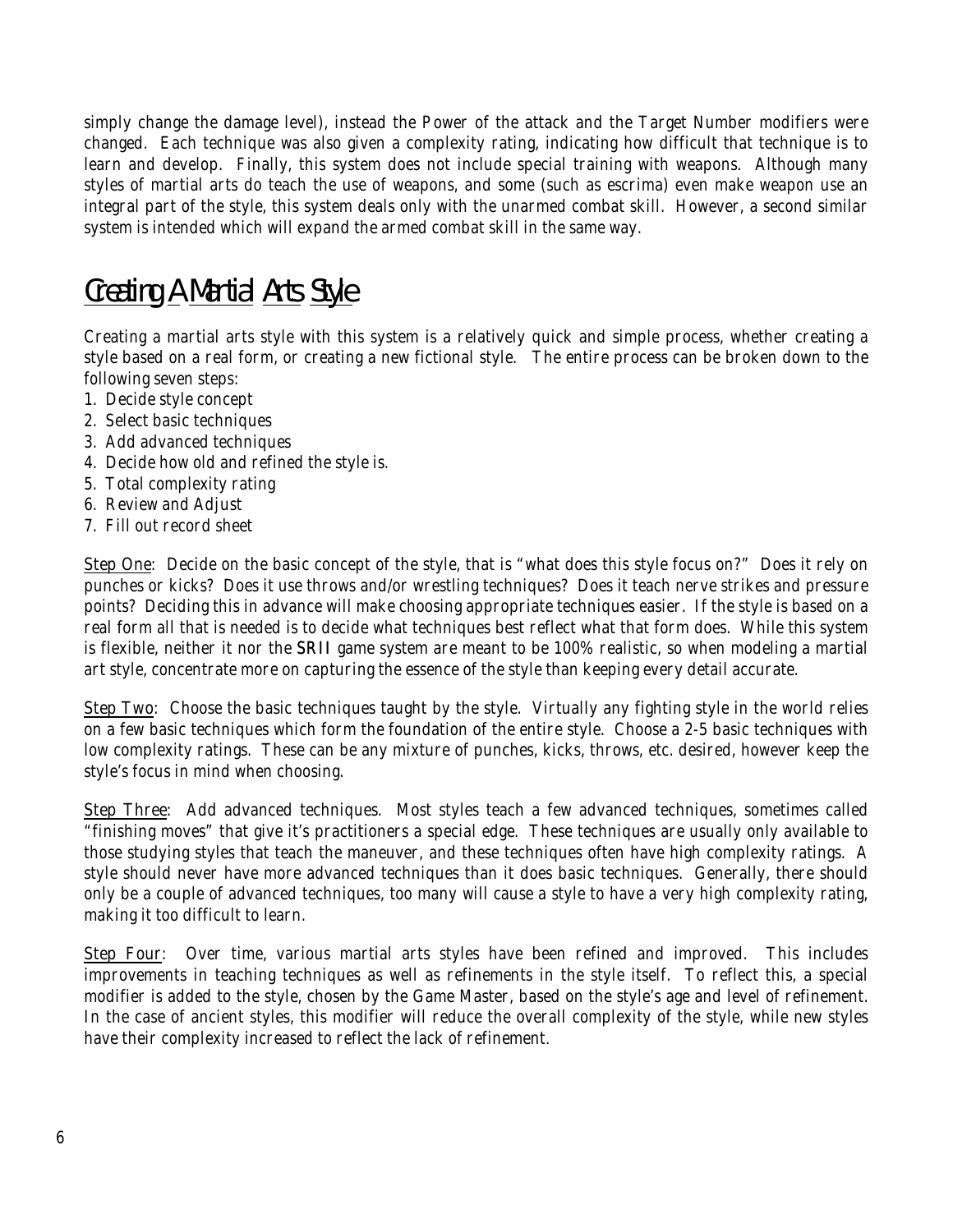Refinement Modifiers

| <b>Ancient Style/Very Refined</b> |      | Styles $1,000+$ yr. old       |
|-----------------------------------|------|-------------------------------|
| <b>Established Style/Standard</b> |      | Styles At least 100 years old |
| New Style/No Refinement           | $+1$ |                               |

**Step Five**: Add up all the complexity ratings of the various techniques and maneuvers taught by the style, including modifiers for refinement, and add 1 to this number. The result is the style's complexity rating. If the number is higher than 3 it probably needs to be adjusted, which usually means dropping a few techniques from the list of those taught by the style.

*Step Six*: Review the style and all the selected techniques to make sure the focus of the style has been kept, making any necessary changes. Double check the complexity rating, making sure everything adds up properly.

*Step Seven*: Finally fill out the Martial Arts Record Sheet and you are done. You may wish to add a brief description of the style, telling a little something about the style. This isn't necessary but it adds color to the game.

### Martial Arts Techniques

#### *Strikes*

Strikes include any technique using the hand or the arm. They are generally among the quickest of techniques and the easiest to learn and use. As such the are also among the most common techniques taught by various styles. Virtually all styles teach the basic punch, many also include the jab and elbow smash. The following is a brief description of each:

Backfist: The backfist uses the knuckles and back of the hand as a striking surface. This tends to cause more damage and pain than a straightforward punch. The strike is slightly more difficult to use, however. Elbow Strike: The elbow strike is a close range attack, driving the elbow into the opponent. Elbow strikes have the additional advantage of being the only strike technique usable while the martial artist is holding an object in hand. This technique includes forearm smashes as well.

Jab: A fast attack, the Jab can be difficult to block. It's drawback being that it does less damage than any other attack form.

Punch: This is the basic attack form, a simple, straightforward blow with the fist.

Lunge Punch: Essentially a single blow in which the entire body is used to deliver higher than normal force. It is slightly more difficult to land than a standard punch because of the body extension required, and can make the martial artist somewhat vulnerable.

Spinning Backfist \*: The spinning backfist is a more spectacular form of the basic backfist strike. Rotating the entire body 360 degrees, the martial artist strikes out with a backfist in a whip-like motion, using the momentum of their body to dramatically increase the damage potential. This technique can be difficult to use as the martial artist is briefly forced to loose sight of their opponent as they spin around. Spinning backfists are often aimed at the upper body and head. Those that strike the head can knock an opponent unconscious with a single attack.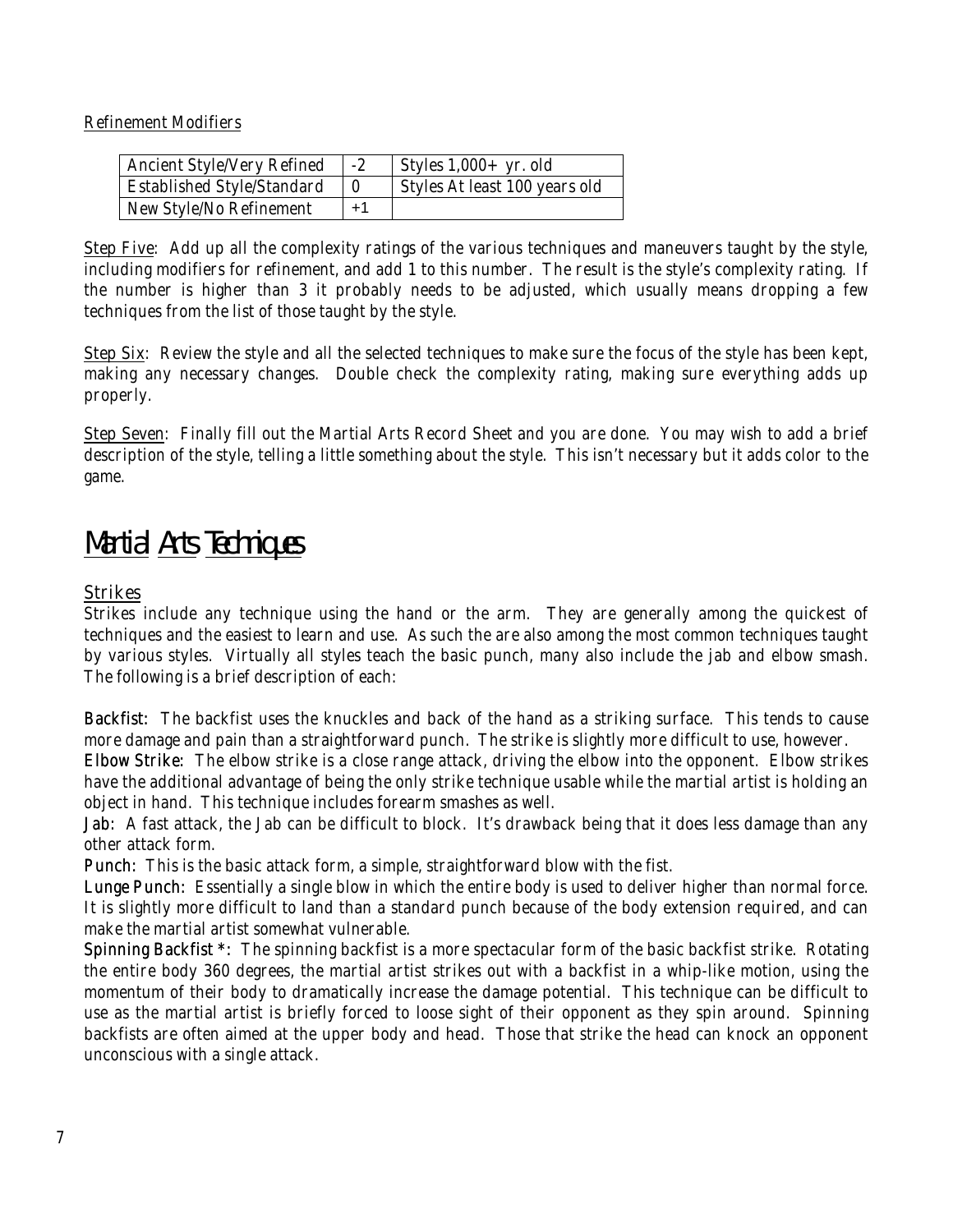Vital Strike \*: Potentially one of the most dangerous strikes, Vital Strikes relies on the skill of the martial artist rather than strength. Vital Strike attacks vulnerable parts of the body, such as the kidneys or temples. Vital Strike is usable only by martial artist who's style teaches the technique.

#### *Kicks*

Kicks are slightly less common than strikes. While kicks are more powerful than strikes, they are also slower making them harder to use. Despite this, kicks remain a popular attack form among martial arts styles. The following are the descriptions of the types of kicks used in this system:

Circle Kick: This kicking technique includes any kick that uses a circular motion to build up momentum, such as "round-house" kicks, crescent kicks, etc. Because it is slower, it can be harder to use, but it also does more damage than a snap kick.

Jump Kick: The jump kick is often as fast a kick as the snap kick, and in many regards it is a form of snap kick. However, the martial artist must first jump into the air and then unleash the kick. While the jump adds to the kick's power, it also makes it tricky to learn and use.

Knee Strike: The knee strike is a close range attack, and while capable of doing as much damage as a snap kick, it has a shorter range. It is also relatively simple to learn and execute.

Snap Kick: This is the basic kick, a simple, fast kick to the front or side.

Flying Jump Kick \*: Among the special kicking techniques, the flying jump kick is an advanced form of the jump kick. The martial artist must leap high into the air, and as their momentum carries them forward they strike out with a powerful kick. This gives the flying jump kick increased reach and damage potential, however, it is difficult to learn and use.

Jumping Knee Strike \*: Though a specialized technique, the jumping knee strike is essentially the knee strike equivalent of the jump kick. The marital artist jumps into the air and strikes at the upper body of their opponent (often the head) with their knee. The technique is not extremely difficult, but has a short reach and is only taught by a few styles.

Spinning Jump Kick \*: The most powerful and difficult of all the kicks, the spinning jump kick requires the martial artist to leap into the air, do a full 360 degree rotation and land a devastating kick that combines momentum, strength and body mass for power. Taught by only a few styles, it is a very difficult technique to use or learn, but can often end a fight quickly when successfully executed.

#### *Holds*

Holds are popular with less aggressive styles. They are also popular with martial artists that prefer finesse to strength. All Holds rely on the skill of the martial artist rather than the strength. The more advanced techniques can be just as effective as the various strikes and kicks, but are also just as hard to learn and use.

Choke Hold: The choke hold is a basic technique used to restrain an opponent. In simplest terms a choke hold is any hold that restricts the flow of blood to the brain and/or restricts the targets ability to breath.

Lock: Locks are designed to restrain an opponent without causing injury. In combat, if the martial artist achieves more net success than their opponent, they have placed that opponent in a lock. Only one opponent may be held in a lock at a time. The defender must make an Opposed Strength or Quickness test to escape the lock (with the martial artist's Strength or Quickness as the TN whichever is higher). The martial artist uses their Martial Arts skill (or their Locks Specialization) and any remaining combat pool dice to oppose this test. The martial artist may on their next attack use any Strike, Hold, or Throw or a Knee Strike against the locked opponent and receives a -4 to their TN for the attack so long as the opponent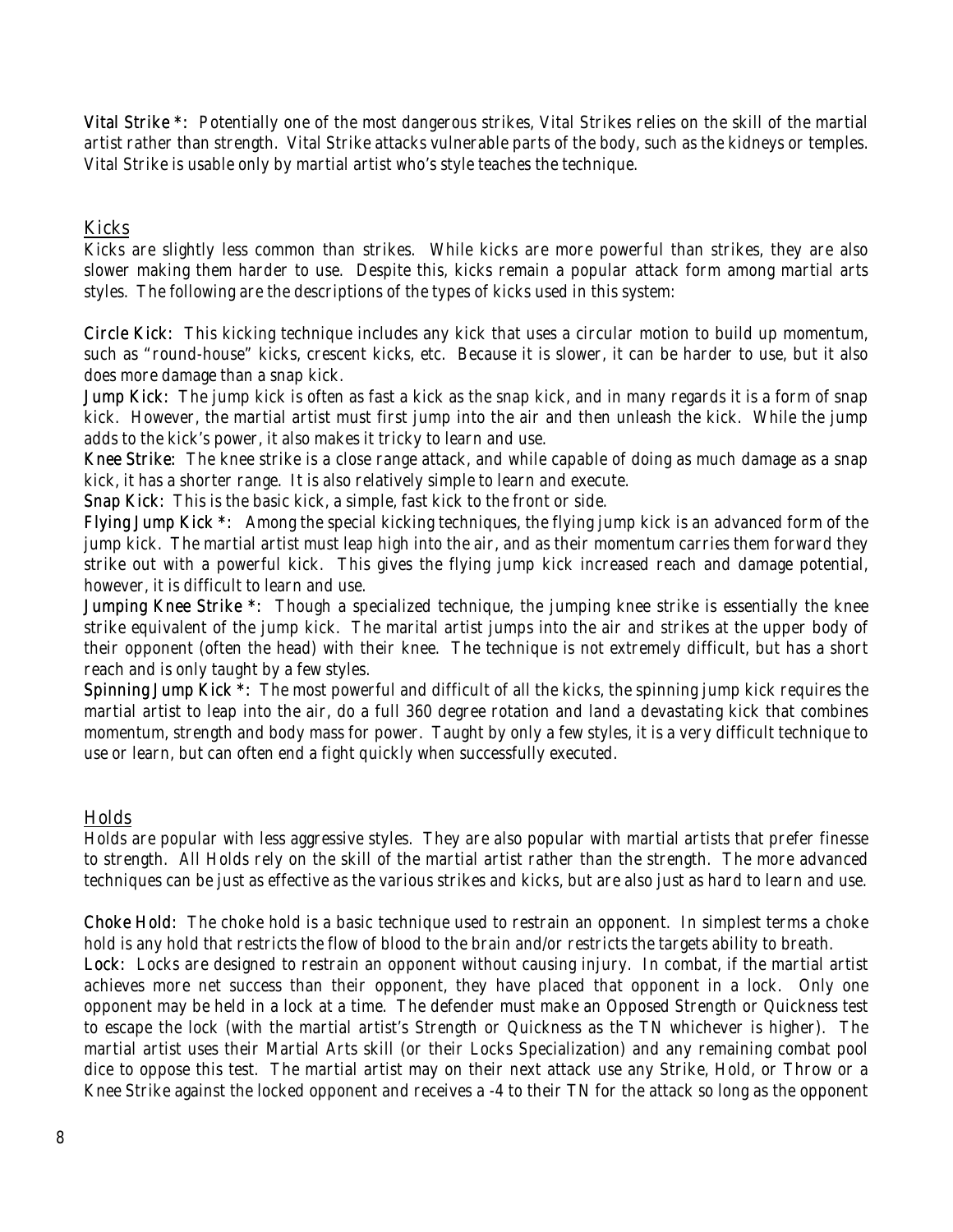Lock (cont'd) remains in the lock. Any attack on another opponent is at  $a + 2$  for as long as the martial artist holds an opponent in a lock.

Disable \*: Disable is often used after a lock has been achieved, but can be used as a sort of "strike". Using pressure points and nerve pinches, the martial artist seeks to disable or render unconscious an opponent with minimum violence. Like all holds, the Disable technique relies on the skill of the martial artist rather than the strength.

Disarm \*: The Disarm technique attempts to remove a weapon from an opponent, as such it is considered an "attack". The martial artists may use this technique against any object held by an opponent, whether it be a knife, a sword, a pistol, or a book. The martial artist makes their attack normally, the defender resists using their unarmed, armed combat or firearms skill as appropriate. If the martial artist generates more successes, the defender makes a Strength or Quickness test against the Strength or Quickness (whichever is higher) of the martial artist. If the martial artist has at least one net success left, they have disarmed the defender and now possess the weapon or object. If the defender generates more net successes in the initial test, not only has the martial artist failed to gain control of the weapon, but has allowed the defender to attack them with that weapon! The defender is considered to have made an automatic attack with the weapon and has a number of success equal to those generated in the initial test. The martial artist must now make a Damage Resistance test to reduce the damage done. Thus in the case of a pistol, a defender using their firearms skill gets three net success. The martial artist would then make a Damage Resistance test against a pistol shot with three net successes!

Locking Block \*: Locking Block is a defensive maneuver rather than an attack used in place of Block/Parry or Full defense. The martial artist can only declare using this technique when attacked. As with full defense, the martial artist may not add any Combat Pool dice to their *Defender's Success Test*, but may use all available Combat Pool dice for their *Damage Resistance Test*. If martial artist gets more success with their Combat Pool dice than the Attacker's Net Successes, rather than a clean miss the martial artist has trapped an arm or leg of the their opponents, placing them in a Lock. Note that Locking Block cannot be used against melee attacks made with weapons.

#### *Throws*

Throws include any of the various techniques for bodily moving an opponent. It also includes training in Break Falls to prepare the martial artist for those times when they themselves are thrown. Note that all throws result in the opponent being throw to the ground, and therefore they must spend a simple action if they wish to stand back up.

Break Fall: This is not so much a technique as a form of defensive training. The martial artist practices tucking and rolling when thrown to reduce the damage. Break Fall can be taken as a specialization. It is used only when the martial artist falls or is thrown. The martial artist's Skill Rating in Break Fall is used instead of the Body Attribute when making Damage Resistance tests due to any fall or throw. Combat Pool dice are used normally.

Hip Toss: The simplest and most common of throws, the Hip Toss uses the martial artist's hip as a fulcrum when throwing their opponent. It is otherwise treated as a normal attack. Note that Hip Toss has a very limited reach and requires the martial artist to be very close to their opponent to use.

Takedown: This classic move forces the defender to the ground, often via a hip toss, and places the defender in a Lock. Like Hip Toss, it has a limited reach. Not designed to do damage, it's main advantage is that when used successfully it leaves the defender at the mercy of the martial artist.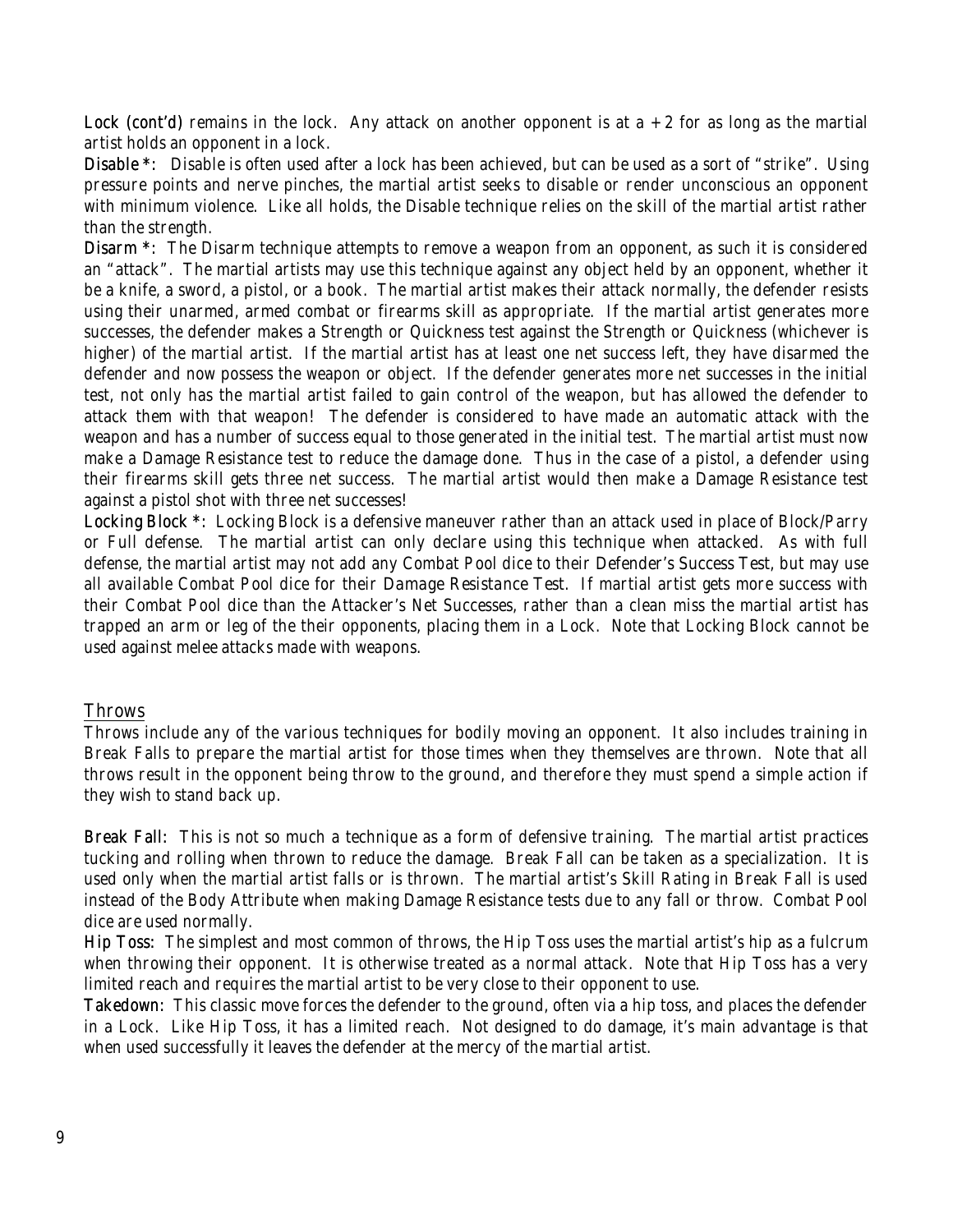Shoulder Throw \*: This technique works in much the same way as Hip Toss, except the martial artist uses his/her shoulder as the fulcrum, rather than their hip. As a result the defender is thrown to the ground with greater force, doing more damage.

Hurl \*: The hardest throw to use, Hurl is also capable of the most impressive results. Using this technique, the martial artist literally lifts and throws the defender, usually using the defender's own movements and momentum against them, but not always. In addition to the damage done, and the fact that the defender is left prone, the martial artist is able to throw the defender a number of meters equal to half the martial artist's strength, plus 1 meter per two successes. Successes allocated for distance thrown do not contribute to damage done.

#### *Special Maneuvers*

All special maneuvers may be taken as specialization's. They include miscellaneous techniques and attack forms that do not fit into any other group, as well as various defensive forms.

Block/Parry: This technique works in exactly the same manner as Full Defense described in SRII p103. This simply allows the martial artist to specialize in this defensive technique if s/he so chooses.

Feint: This technique is used to deceive an opponent as to the martial artists intent; for example tricking the opponent into believing the martial artist is going to use a kick, when in reality the martial artist intends to use a strike. The martial artist may perform a Feint as their one Free Action (SRII p81) before making their actual strike. The martial artist makes an opposed Success Test using their Feint or Martial Arts skill with all applicable combat modifiers. The opponent makes a Perception test also using any appropriate combat modifiers. For every two net successes the martial artist generates, the martial artist gains 1 bonus die for their next attack against that opponent. This bonus must be used immediately or is lost and is only good for the next attack against that specific target.

Head Butt: It isn't pretty, it isn't glamorous, but when the martial artist cannot attack with their hands or feet, it may be the only option. The martial artist slams his/her head into their opponents, attempting to strike the temples, nose or some other vulnerable region.

Leg Sweep: Frequently used by styles that also teach weapon use, the Leg Sweep can be lethal when followed by another powerful attack. The martial artist executing a leg sweep makes a normal attack, and if s/he generates more net successes the defender is knocked prone and must spend and action getting up. No damage is caused by this attack.

#### *Special Training*

This group of skills are special forms of training taught by various styles. What sets this group apart is that none of these skills have ratings, and they may not be taken as specialization's. These techniques are part of the training received in the style itself. In addition, these special skills are never attack forms themselves, although they may augment other attacks.

Balance \*: This form of training improves the martial artist sense of balance. Any time the martial artist is required to make a check to avoid being knocked over (i.e., Leg Sweep, Takedown, Knock-back/down rules, etc.) the martial artist may add 1/2 their Quickness to their dice for the resistance test.. This technique is useful as a defense against all throws. It's hard to hurt someone by throwing them when they always land on their feet!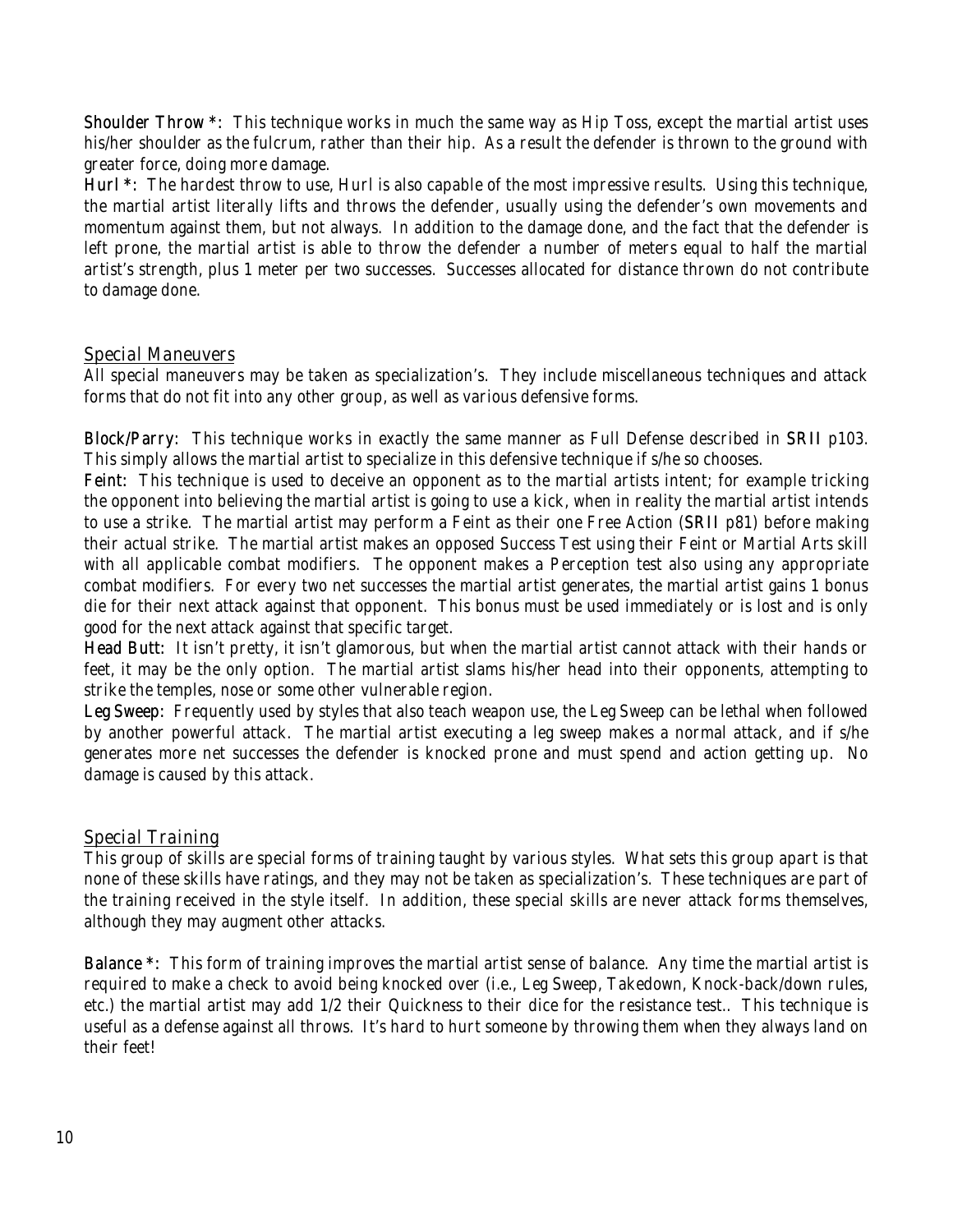Blind Fighting \*: Anytime the martial artist must fight in conditions where visibility is impaired, the martial artist reduces the TN penalty by 2. This bonus is cumulative with vision enhancements, and the physical adept ability of Blind Fighting.

Cyber spur: A new technique, some martial arts have adapted to include cyber weapons. Those styles teaching this technique allow a martial artist to use Spurs as part of their martial art style rather than requiring them as a separate concentration. When using Spurs with Strikes, use the modifiers for power appropriate to that technique, but damage is a base Moderate Physical damage rather than stun.

Hand Razors: As with Cyber Spurs, except the damage is a base Light Physical instead of Moderate.

Immovability \*: Immovability teaches the martial artist to take a firm stance that makes them very difficult to move (i.e. a saddle stance). The martial artist may add 1/2 their Strength to their dice anytime they are required to make a test to resist being knocked off their feet or thrown.

Iron Skin \*: This technique actually takes many forms, all of which serve to make the martial artist resistant to damage. A martial artist trained in this discipline may add 1/2 their Strength to their Body rating when resisting damage.

Flowing Water \*: Similar in effect to Iron Skin, this technique improves the martial artist's ability to avoid damage rather than resist it. Having developed great flexibility, the martial artist learns to redirect attacks or bend around them. The result in game terms is that the martial artist may add 1/2 their Quickness to their Body rating when resisting damage.

It is possible to use some martial arts techniques with no specialized training beyond what Unarmed Combat provides. Others maybe used, but at a penalty, and there are some they are usable only by those studying a style teaching the technique. Those using only the general skill of Unarmed Combat may use any of the following attack forms at no penalty: Punch, Snap Kick, Choke Hold & Block/Parry. In addition, the following techniques may be used by those using Unarmed Combat, but at an additional  $+1$  TN penalty: Backfist, Elbow Strike, Jab, Lunge Punch, Circle Kick, Jump Kick, Knee Strike, Lock, Break Fall, Hip Toss, Takedown, Feint, Head Butt, & Leg Sweep. Those attacks marked with an asterisk may only be used by those specially trained to do so.

When using these various forms of attack, Physical Adepts may use the powers of Killing Hands, Distance Strike, Delay Damage, and Nerve Strike in combination with any technique (excluding weapon techniques) that cause damage.

Some modern adaptations of various styles have begun teaching the use of cyber weapons in combination with the style's various attack forms. These styles will include the Special Training in Hand Razors and/or Cyber Spurs as part of the style. Cyber weapons may only be used with those techniques the GM deems appropriate. For example, a street samurai with spurs mounted in his/her wrists could not use them for kicks or elbow strikes.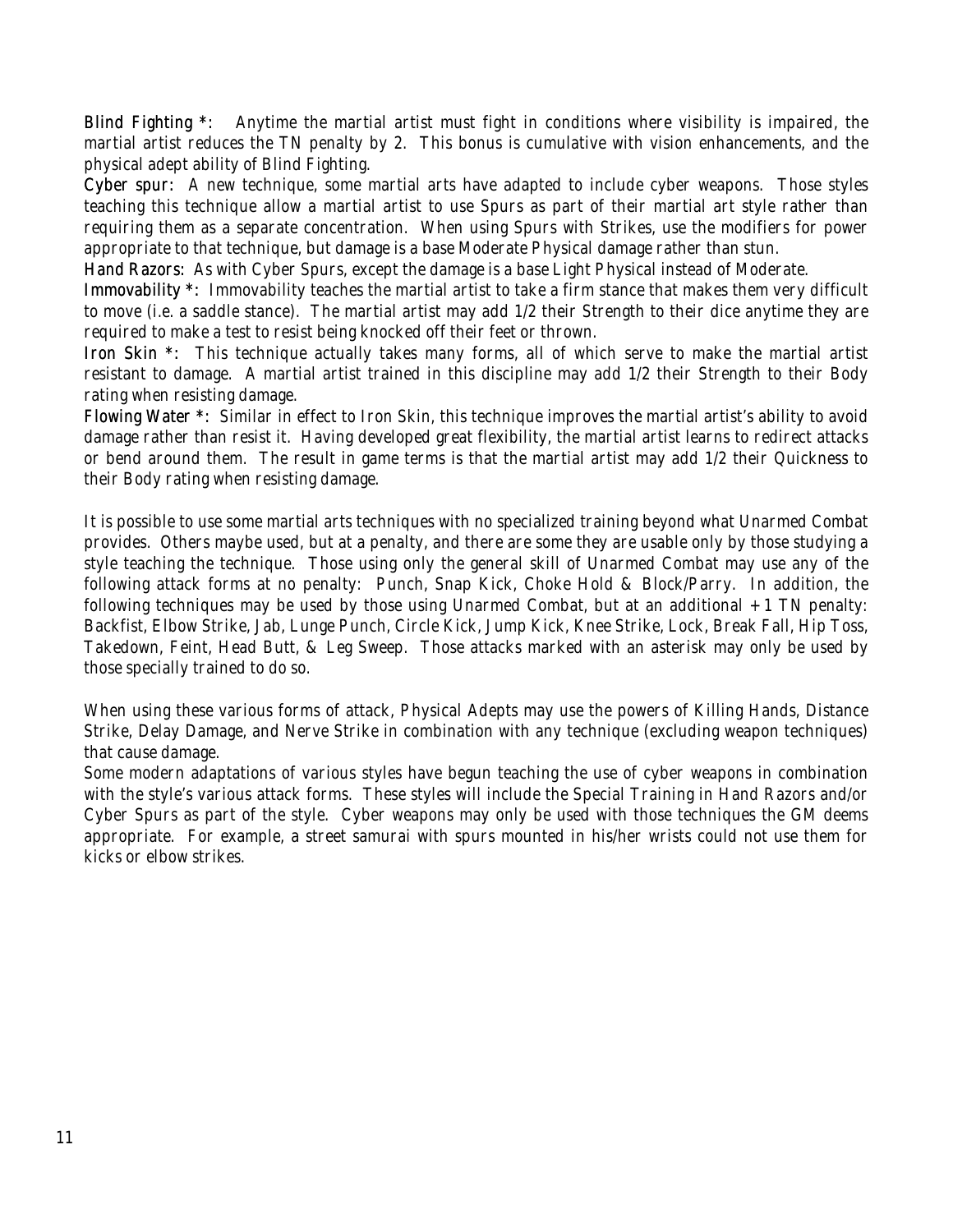| <b>Summary of Martial Art Techniques</b> |                    |                      |        |                  |  |  |  |  |  |
|------------------------------------------|--------------------|----------------------|--------|------------------|--|--|--|--|--|
| Technique                                | <b>TN</b> Modifier | Damage               | Reach  | Complexity       |  |  |  |  |  |
| <b>Strikes</b>                           |                    |                      |        |                  |  |  |  |  |  |
| <b>Backfist</b>                          | $+1$               | $(Str + 1)$ M stun   | $+0$   | 0.2              |  |  |  |  |  |
| <b>Elbow Strike</b>                      | $+0$               | $(Str + 1)$ M stun   | $-1$   | 0.1              |  |  |  |  |  |
| Jab                                      | $-2$               | $(Str -2)$ M stun    | $+0$   | 0.1              |  |  |  |  |  |
| Punch                                    | $+0$               | (Str) M stun         | $+0$   | $\overline{0}$   |  |  |  |  |  |
| Lunge Punch                              | $+2$               | $(Str + 2)$ M stun   | $+1$   | 0.2              |  |  |  |  |  |
| Spinning Backfist*                       | $+3$               | $(Str + 4)$ M stun   | $+0$   | 0.3              |  |  |  |  |  |
| Vital Strike <sup>*</sup>                | $+2$               | (Skill) M stun       | $+0$   | 0.5              |  |  |  |  |  |
| <b>Kicks</b>                             |                    |                      |        |                  |  |  |  |  |  |
| Circle Kick                              | $+2$               | $(Str + 3)$ M stun   | $+1$   | 0.1              |  |  |  |  |  |
| <b>Jump Kick</b>                         | $+3$               | $(Str + 4)$ M stun   | $+1$   | 0.2              |  |  |  |  |  |
| <b>Knee Strike</b>                       | $+0$               | $(Str + 2)$ M stun   | $+0$   | 0.1              |  |  |  |  |  |
| Snap Kick                                | $+1$               | $(Str + 2)$ M stun   | $+1$   | $\boldsymbol{0}$ |  |  |  |  |  |
|                                          |                    | M                    |        |                  |  |  |  |  |  |
| Flying Jump Kick *                       | $+4$               | $(Str + 6)$ M stun   | $+2$   | 0.3              |  |  |  |  |  |
| Jumping Knee Strike *                    | $+3$               | $(Str + 4)$ M stun   | $+1$   | 0.3              |  |  |  |  |  |
| Spinning Jump Kick *                     | $+5$               | $(Str + 8)$ M stun   | $+2$   | 0.5              |  |  |  |  |  |
| Holds                                    |                    |                      |        |                  |  |  |  |  |  |
| <b>Choke Hold</b>                        | $+0$               | (Skill) M stun       | $+0$   | $\bf{0}$         |  |  |  |  |  |
| Lock                                     | $+0$               | None                 | $+0$   | 0.1              |  |  |  |  |  |
| Disable *                                | $+2$               | $(Skill + 4)$ M stun | $+0$   | 0.2              |  |  |  |  |  |
| Disarm <sup>*</sup>                      | $+1$               | None                 | $+0$   | 0.2              |  |  |  |  |  |
| Locking Block *                          | $+2$               | None                 | $+0$   | 0.3              |  |  |  |  |  |
| <b>Throws</b>                            |                    |                      |        |                  |  |  |  |  |  |
| <b>Break Fall</b>                        | $+0$               | None                 | $-$    | $\bf{0}$         |  |  |  |  |  |
| <b>Hip Toss</b>                          | $+0$               | (Str) M stun         | $-1$   | 0.1              |  |  |  |  |  |
| Takedown                                 | $+1$               | $(Str -1)$ M stun    | $-1$   | 0.1              |  |  |  |  |  |
| Shoulder Throw <sup>*</sup>              | $+2$               | $(Str + 2)$ M stun   | $+0$   | 0.2              |  |  |  |  |  |
| Hurl <sup>*</sup>                        | $+3$               | $(Str + 4)$ M stun   | $+0$   | 0.3              |  |  |  |  |  |
| <b>Special Maneuvers</b>                 |                    |                      |        |                  |  |  |  |  |  |
| <b>Block/Parry</b>                       | $+0$               | None                 | $+0$   | $\boldsymbol{0}$ |  |  |  |  |  |
| Feint                                    | $+0$               | None                 |        | 0.1              |  |  |  |  |  |
| <b>Head Butt</b>                         | $+0$               | (Str) M              | $-1$   | 0.1              |  |  |  |  |  |
| <b>Leg Sweep</b>                         | $+1$               | None                 | $+1$   | 0.1              |  |  |  |  |  |
| <b>Special Training</b>                  |                    |                      |        |                  |  |  |  |  |  |
| Balance *                                | --                 | None                 | $- -$  | 0.2              |  |  |  |  |  |
| Blind Fighting *                         | $+0$               | None                 | $-\,-$ | 0.3              |  |  |  |  |  |
| Cyber Spur $*$                           | $+0$               | M Physical           | $+0$   | 0.1              |  |  |  |  |  |
| Hand Razors *                            | $+0$               | L Physical           | $+0$   | 0.1              |  |  |  |  |  |
| Immovability *                           | --                 | None                 | $-$    | 0.2              |  |  |  |  |  |
| Iron Skin/Flowing Water *                | --                 | None                 | --     | 0.3              |  |  |  |  |  |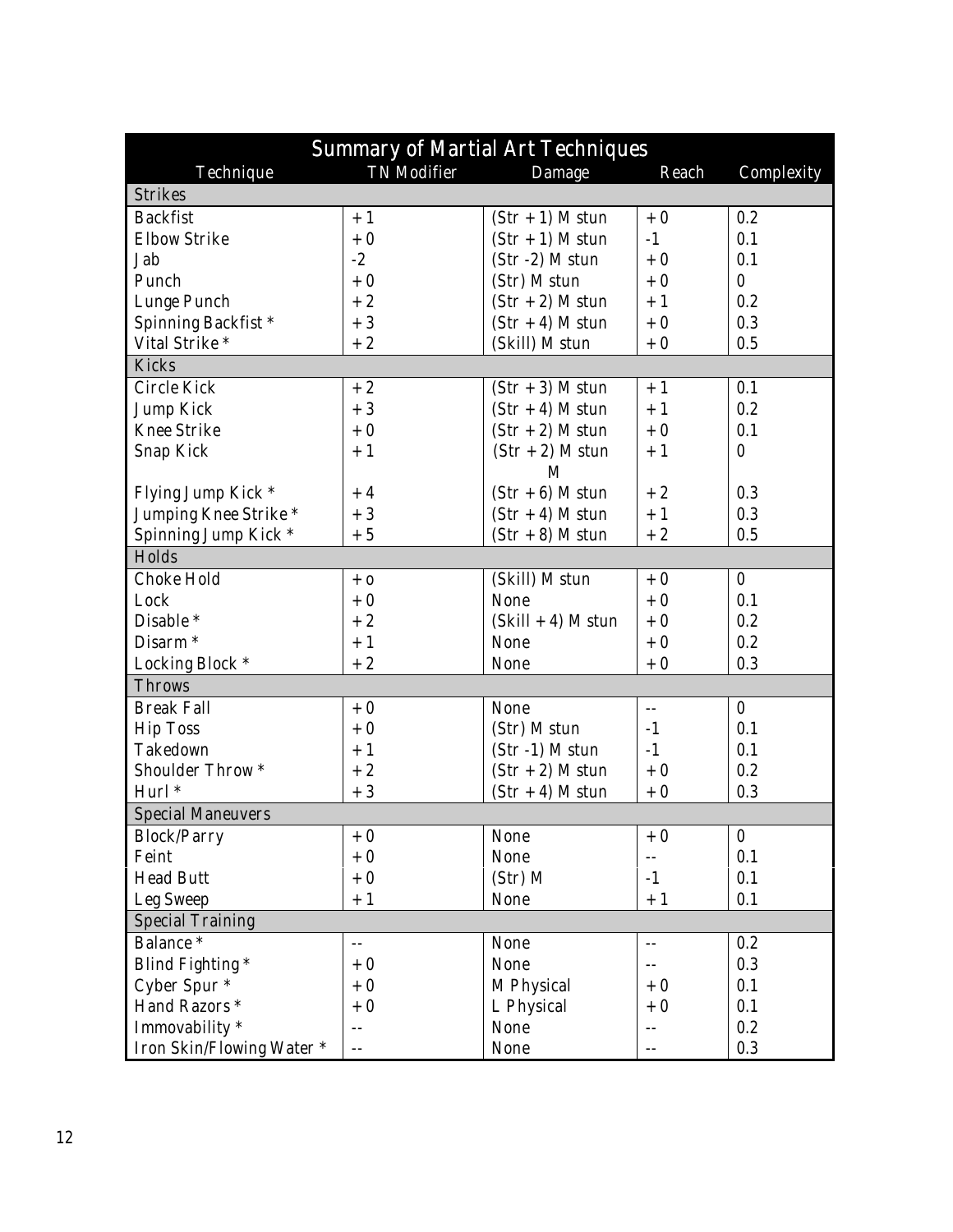# Martial Arts Style Record Sheet

| <b>Style</b>    |                |             | <b>Complexity Rating</b> |            |
|-----------------|----------------|-------------|--------------------------|------------|
| Primary form of |                |             |                          |            |
| Attack          |                |             |                          |            |
| Technique       | TN<br>Modifier | Damage Code | Reach Modifier           | Complexity |
|                 |                |             |                          |            |
|                 |                |             |                          |            |
|                 |                |             |                          |            |
|                 |                |             |                          |            |
|                 |                |             |                          |            |
|                 |                |             |                          |            |
|                 |                |             |                          |            |
|                 |                |             |                          |            |
|                 |                |             |                          |            |
|                 |                |             |                          |            |
|                 |                |             |                          |            |
|                 |                |             |                          |            |
|                 |                |             |                          |            |
|                 |                |             |                          |            |
|                 |                |             |                          |            |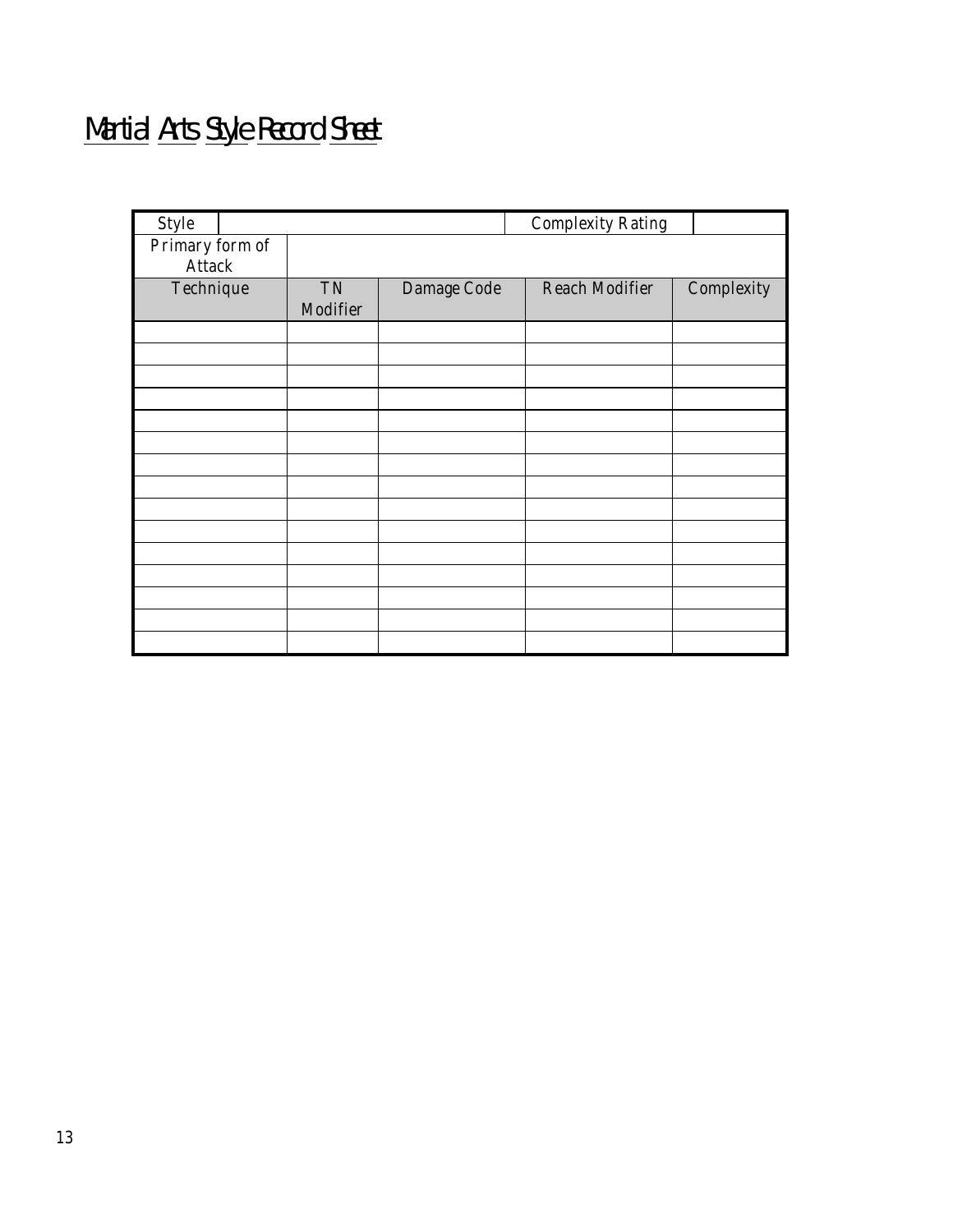# Babewatch, CAS Style Thomas Deeny <thomas@cooper8.com>

My campaign is set in Dallas/Fort Worth, CAS. Modify all locations as need be.

The Miss World contest is taking place in the runner's town. For the finals, there have been ten women chosen by thier respective countries to participate. It's a point based system, so good money is on either Miss CFS, Miss UCAS, or Miss Caribbean League winning. The local Mafia group has a sizable amount riding on Miss Caribbean League, and they want to take care of the competition. Don Tubbs has his boys hire two running teams, our PCs are members of one of those teams. Our PC's job: Kidnap Miss CFS and hold her until after the competition.

#### Complication #1:

After winning Miss CFS, Jenna Holiday (Simsense Star contact) went on a tour of CFS. Her last stop was the Renraku Arcology where a corporate spy ("Bob"), desperate to get his stolen goods out of the Arcology, planted a datachip in Jenna's bag, hoping to retrieve it later. Unfortunately, Bob gets caught after Jenna leaves and before he can tell his employers what happened to the chip. Renraku discovers the missing chip's location after the PCs somehow manage to capture Jenna.

#### Complication #2:

The Sons of Sauron, a metahuman activist/terrorist group (depends on who you ask), are miffed at the Miss World Contest promoters. Not a single contestant is an ork or troll. They're going to do something about it. That's right, a general diversion/prank turns into a spur of the moment attempted kidnapping of the Miss World finalists. They'll bungle it, but in those rare coincidences found only on television and in role-playing games, the Sons will strike at the exact same time the PCs make their grab for Miss CFS.

#### Complication #3:

The local Yakuza (or perhaps another Mafia family) have money riding on Miss CFS. They're secretly augmenting Knight Errant's security for the event. During the PC/Sons of Sauron grab on Jenna, a Yakuza guy will step in the fight at the furthest point from the PCs as possible to assist the PCs (if they are having trouble). The Yak has a monowhip and should be able to escape the fight alive. The PCs should be able to kidnap Jenna. He'll identify the PCs to his superiors.

Now the PCs have Miss CFS, and they should have no problem with her. After all, she's a nice girl. Mafia is happy, the Yakuza is looking for them, and the Renraku Red Samurai forces are bursting through the walls. Soup up the Renraku forces. They're going to use every trick to get her, and they should succeed. Unfortunately, they leave her purse which contains the chips Renraku wants.

The Yakuza (somehow) track down the runners. They want Jenna back and on stage in order to win the Miss World crown. They'll threaten the PCs with ritual sorcery or somehow otherwise coerce the runners into breaking into the unfinished Renraku arcology (it's unfinished in D/FW) and getting Jenna to the auditorium by 6:30 pm for the contest.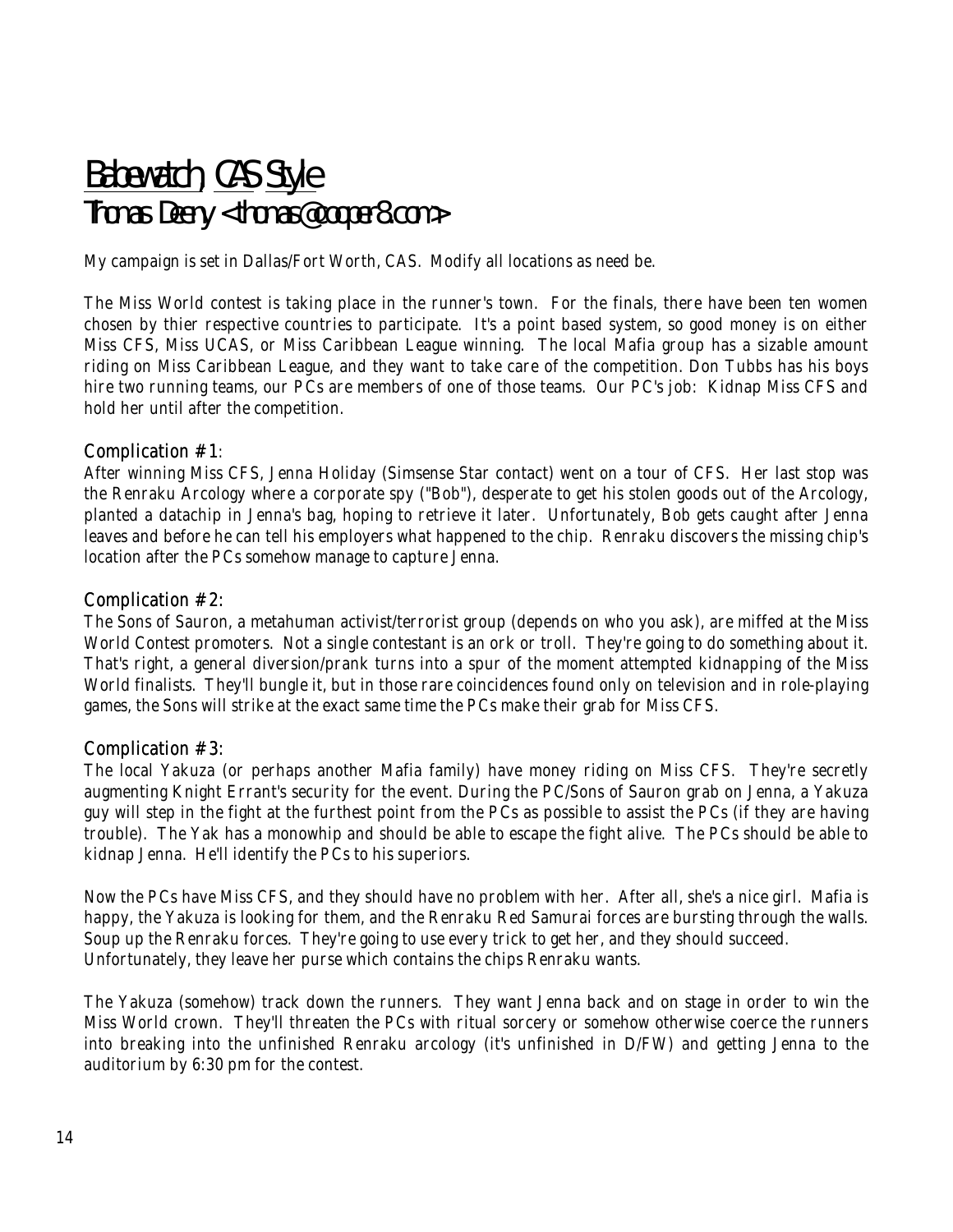That morning, Miss UCAS is found and rescued by a joint effort of Knight Errant and the CBI (Confederate Bureau of Investigation). Miss CFS's whereabouts are still unknown to the officials.

By 2:10 pm, the Renraku forces discover that the chips are in the bag and the runners have the chips. They'll attempt to track down the runners and contact them at 2:10. They'll offer a trade, the girl for the chips, 4:15 pm, Stuffer Shack at the intersection of X and Y. Keep in mind the 2:10 time. It'll be very unfortunate if the characters were in the midst of breaking in to the arcology when one of the runner's wrist phone starts ringing.

For the break-in to the Samurai holding area, I'd just run part of DNA/DOA. For the meet, I'd use the Stuffer Shack "Food Fight" section from the first Shadowrun rulebook.

Food Fight: In the middle of the store are two plainclothed Red Samurai guarding Jenna. There are two other undercover RS posing as shoppers. There are six civilian/by-standers in the store. Once one of the Red Samurai verifies the correct chip, one of the other Renraku will cast Analyze Truth 4 on the runners. The one with the chipreader will ask the runners if any of them viewed the chip. The two with Jenna will then hand over the girl and leave, warning the runners to wait three minutes before leaving.

If the characters didn't view the chip or did and beat the spell, they'll be able to leave. If they lied and were caught (or were stupid enough to say "Yes, I read the chip."), the other plainclothed Renraku will open fire on the runners as they leave the store, as will the sniper on the rooftop of the building across the street.

The PCs should be able to get to the contest, where the Pageant Security will be worried sick about putting on the show. Right before they get there, Miss CFS is returned by Knight Errant. This woman isn't the real Jenna Holiday, she's a plant by the Mafia. Yes, the Mafia arranged for her to be rescued at the last minute so there will be a rush to get their Jenna on the stage. She'll pass for Miss CFS, but not to intense scrutiny. This Faux Beauty is to go on and flub her chances of winning, ensuring Miss Caribbean League's victory.

#### Endgame as I see it:

The Yakuza politely invite the runners to a press box to watch the pageant. If Miss CFS loses, the Yak promises something bad for the runner's short future. But half-way up to the booth, they run into the Mafia boys. To the Mafia, the runners look like traitors. From the darkness come some more Yakuza boys to surround the Mafia boys. Behind the first group of Yaks comes some Mafia boys to surround them. The leaders of the two groups call a truce for the pageant. Everyone goes to the press box to watch the show.

During the course of the pageant, the runners should get some idea that there is a lot of nuyen riding on this contest. "If Miss Caribbean League wins because Miss CFS is here," warns the Mafia Boss, "you're going to owe me a few million nuyen." "And if Miss CFS loses because of your inept handling of her these last few days," the Yakuza Boss says, "you're going to owe me a few million nuyen as well."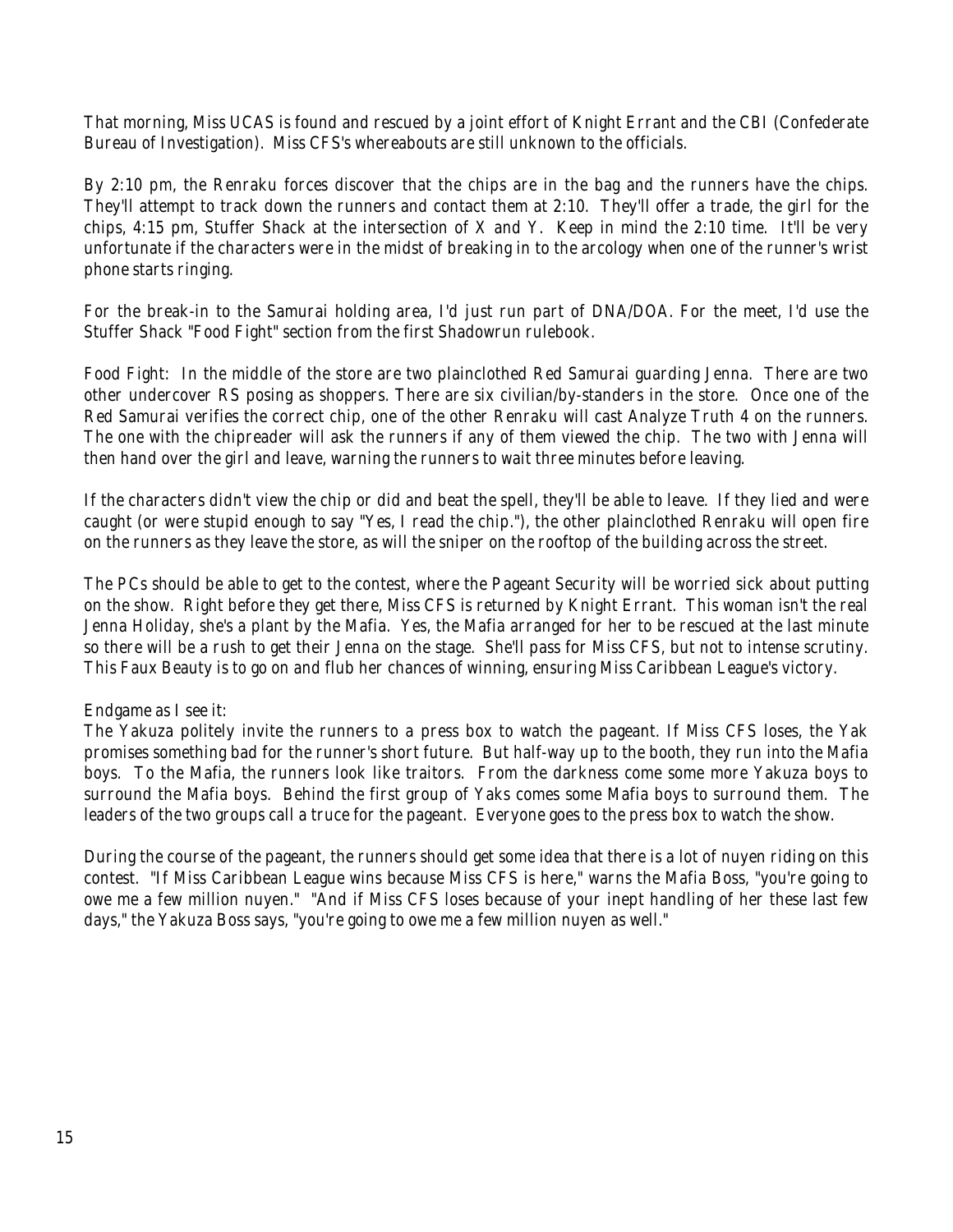#### It's a close contest, boy-o. *Third place*: Miss Caribbean League ("What?" cries Mafia Boss) *Second place*: Miss CFS ("What?" cries Yakuza Boss) *First place*: Miss UCAS.

The Mafia boss starts laughing. "Ha, ha, ha. Kill them," he points at the runners.

"No," says the Yakuza boss. "Even if Miss CFS wasn't here, you still would have lost. You have no cause to kill them." He looks at the runners and back at the Mafia Boss. "Although I lost some money tonight, you've lost more. These people are under my protection for a time. Kill them and you cross me."

The Mafia Boss exhales. "Fine, there's always the Super Brawl," he says looking out the window at the newly crowned Miss World walking down the runway. He turns back at the runners. "Well, what the hell are you still doing here?" he screams. The runners should leave.

#### Aftermath:

Three weeks later, Miss UCAS/World is kidnapped while in Imperial Japan and held for ransom. Two days later, the rescue team bungles an attempt at rescueing her and she dies. Jenna Holiday becomes Miss World '56 and becomes geared up for MegaMedia's new sim, Roman Holiday. She's an average to pretty good simsense star.

The Mafia soon recoups thier losses and gears towards the Super Brawl. The Yakuza's warning is enough to keep them safe for a while, and eventually the Mafia loses interest in exacting immediate revenge.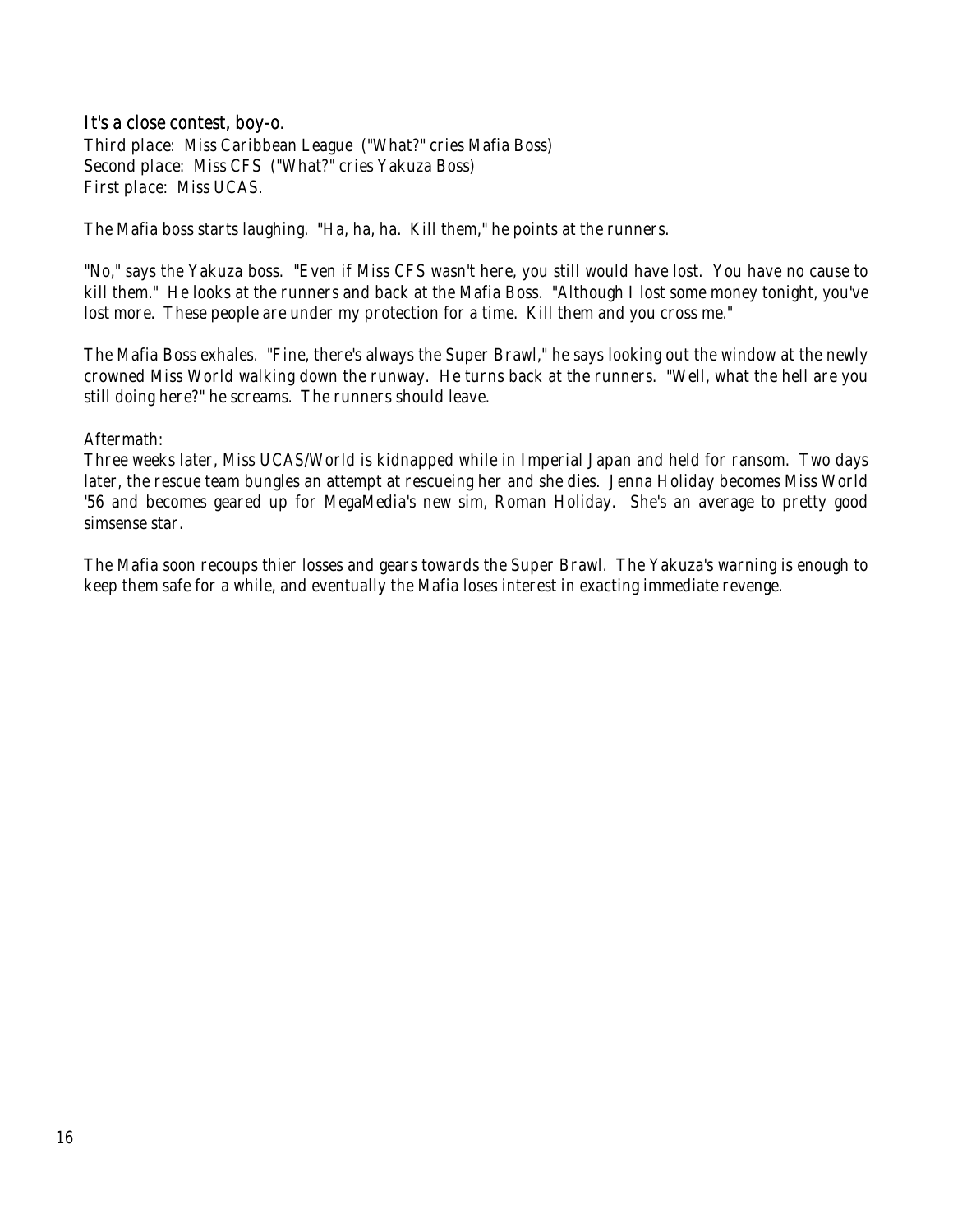# The Pit Adam Jury <fro@lis.ab.ca>

The Pit / Dance Club and Bar-Restaurant / 142<sup>nd</sup> Street East & 212<sup>th</sup> Ave East / Owner: Ernest Straub / No racial Bias / LTG# 4206 (32-5609)

The Pit is a place of both ill repute and great fame in Puyallup. Parents dread their child's first visit to the club, while the kids eagerly pack the place the day they turn 18.

What is so special about the club, deep in the urban hell that is Puyallup? For starters, it's massive. An old supermarket and lot, bought cheaply during a rough time in the early 1040's, over 2 city blocks long has been converted. The result, a 2 level club, hot music, hot dancers… and something you won't find anywhere else in the sprawl.

The owner of the The Pit, Ernest Struab, has endeavored to keep it as legitimate as possible. Although it is on the fringes of both Mafia and Yakuza territory, neither owns it or has control. It does provide a good neutral meeting ground for both syndicates, who seem to have an odd amount of respect for the owner. The last big push was by the Yakuza, who attempted to buy it out in late 2054. Both have apparently given up though, and Ernest seems intent on keeping the club under his control.

- ⊗ Bulldrek! Ernest has and still is taking hand-outs and protection from the rings, in exchange for info. Word is they're looking at making a huge push through the barrents
- ⊗ Informer
- ⊗ If the Rings did want to get some power, The Pit would be a good place to start.
- ⊗ Thinking, always Thinking
- ⊗ I know for damned sure that the upstairs restaurant is heavily wired. High powered listening devices and camera's watch and hear everything. I wouldn't be surprised if he was feeding a syndicate.. or the cops
- ⊗ Chromium
- ⊗ Anyone want to investigate this? Leave something in my voice mail; LTG: 4207 (Go-NoW!)
- ⊗ Shreeker

The Pits main claim to fame is it's sanctioned fighting pit, in which 2 or more combatants go head to head to see who's the real man (or woman)

### Security, Staff, and layout

Security at the club is extremely tight. Due to the nature of the fighting and the presence of alcohol nobody under the age of 18 is allowed in. And the bouncers check each and every one of you at the door. Great effort is made so that few spectators can get in with a weapon, and cyber-restraints are always available and are often used by the guards. The less damage a person can do, the less likely he's going to try to do any. Sneaking in? Don't even try it. Everyone entering the club gets a tag around his or her wrist, and if you're found without one, you're out the closest door. The exit doors always have someone nearby, so pulling the old trick of going in the out door isn't an option. Maybe the 5 Nuyen cover charge is worth it.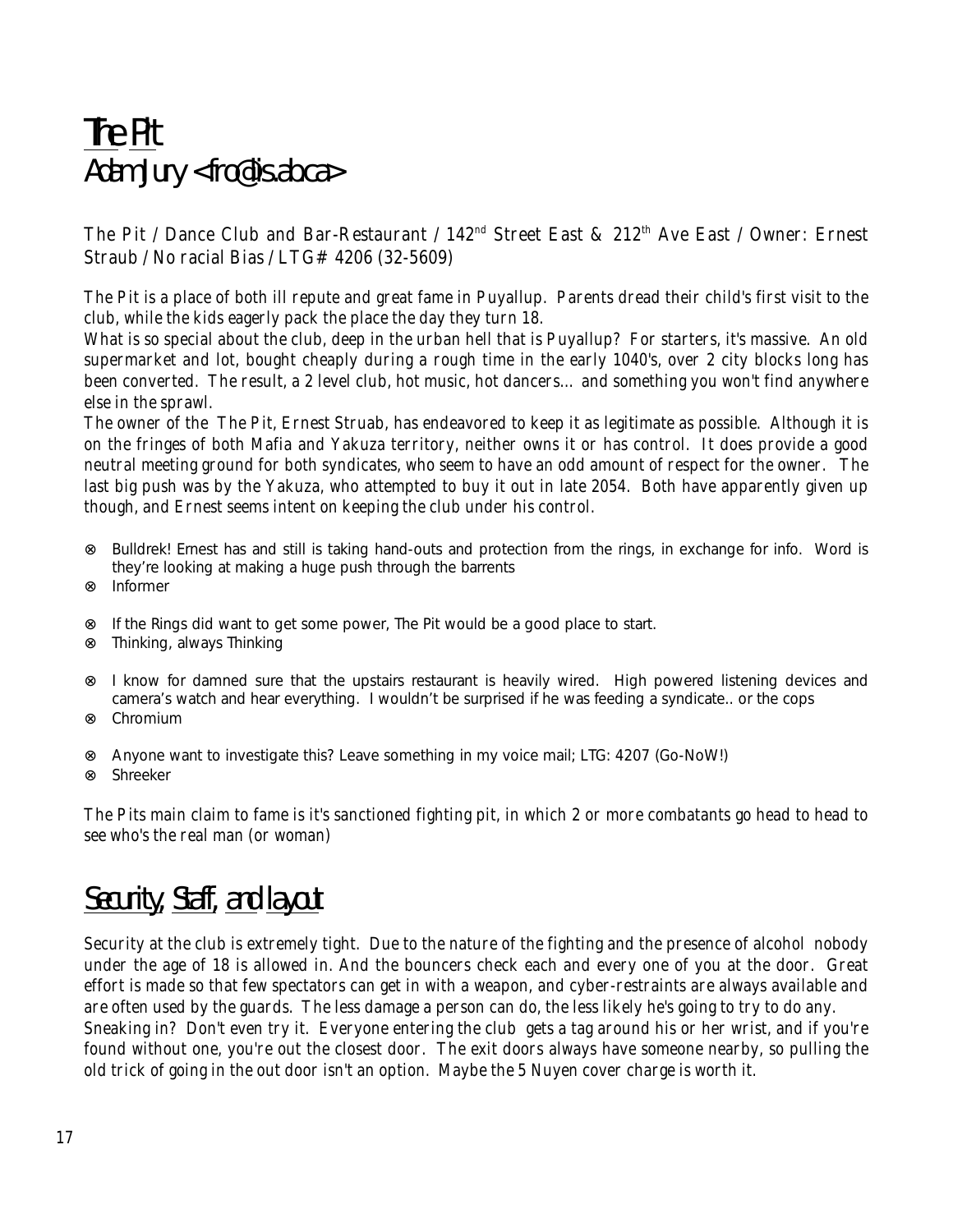The security is everywhere here, and not always easy to spot. Sure, the 3 big guys near the door are guards, but so could that funny guy with a cane sipping coffee upstairs. No bright yellow shirts with the bars logo here, they dress to fit in. And they are certainly capable of putting some hurt on you.

- ⊗ Speaking of the funny guy with the cane. There's one dwarf that's always hanging around near the bottom, playing pool. He's a great player, but almost always loses, never gets mad, and is a real nice guy. Several times I've seen staff slipping him money near the end of the night though. Is he a guard, or is it common practice for them to 'plant' people around, spying on the patrons?
- ⊗ Red Dwarf
- ⊗ Maybe he won a bet? Happens to those pool sharks, you know.
- ⊗ Blitzen

Despite the outward appearance of being somewhat run down, the inside of the pit is well maintained and clean. The top floor, which overlooks the actual fighting pit, is a medium class restaurant. The food here is extremely good, and probably deserving of a better resturant. As one critic said: "Sometimes its hard to enjoy food when you're watching some guy downstairs lose his." The best seats are right on the edge and give a clear view of the pit through a 3cm thick glass pane.

For those not fortunate to have a birds eye view of the action, 152 trid screens are placed around the entire club. These screens pipe the live feed of 8 camera's in the pit, right to your seat. Even upstairs, the tables all have a vid-screen built in, so you can chomp on a steak and watch some poor elf get his hoop kicked. Right above the actual pit, 8 giant screens like those at a sports arena provide the biggest and best view of the action.

- ⊗ The lag, or rather lack of it, is rather good, considering the conditions. I would guess the owner keeps the places wiring and electronics in tip to condition, or the clarity wouldn't be possible. I'd like to be his electrician.
- ⊗ Chromium

The bottom floor of the pit, underneath the overhanging second floor is where all the unofficial action takes place. This is where the drinks fly, the gangers play pool, and the bouncers keep a watchful eye over it all. If you're looking to score something, anything, this is the place to do it.

Smoking, in both the lower and upper areas, is not allowed. Ernest Straub, the owner, feels it is harmful to the fighters, and he's probably right. This is probably the patrons biggest beef with the club.

The food and drink down here is also good, but in a different style. Burgers and fries, with a beer, but still tasty. Its not soy either, chum. Real meat, real prices. Its common for more formal gang meets to be held here, since its a little bit fancier than most places.

⊗ Humph…Not anymore. You snoopy people really have a way of ruining good things.

⊗ McAllister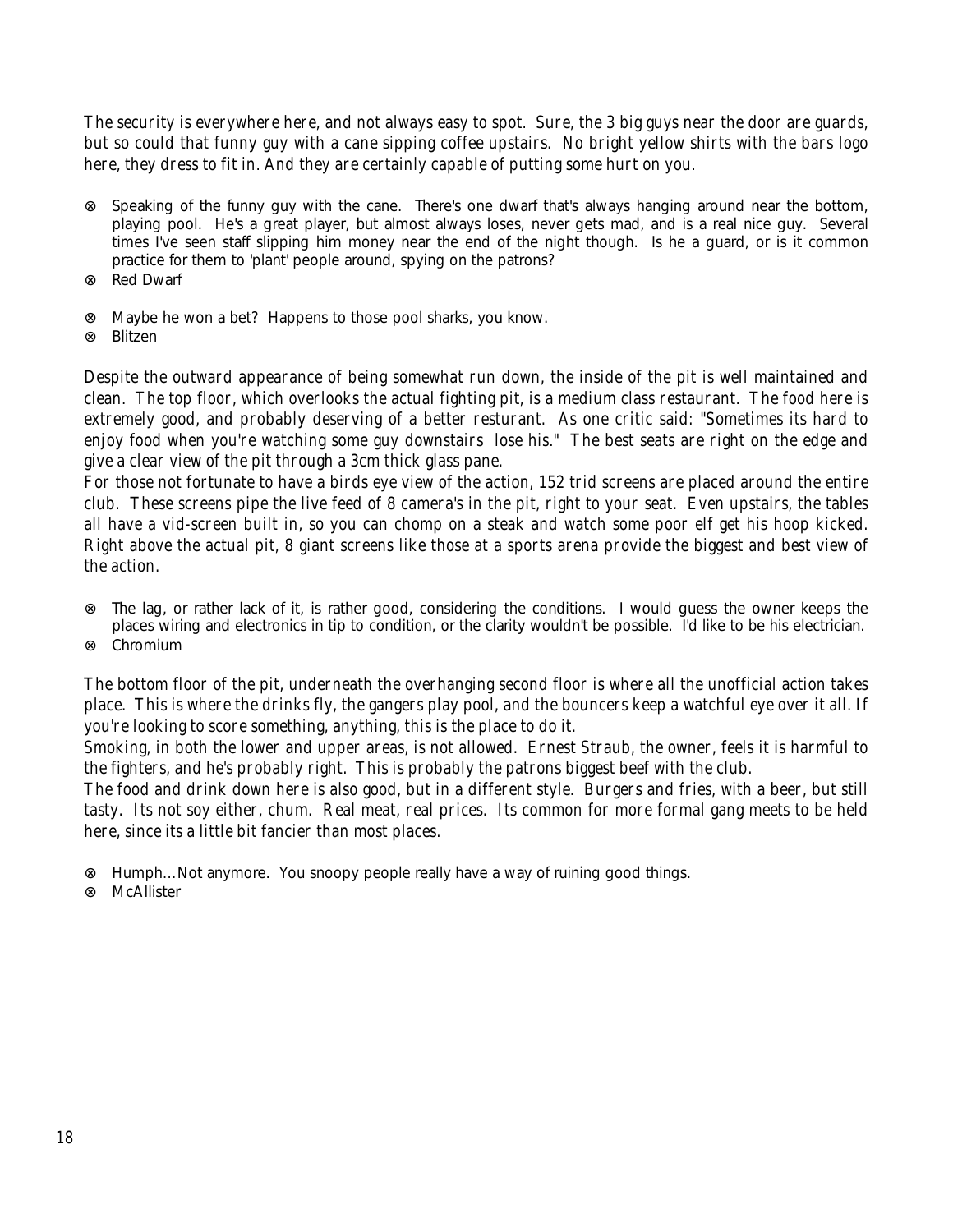# The Fights

It's not hard to find a decent seat Sunday through Wednesday, but Thursday, Friday, and Saturday, its standing room only, and the line wraps around the block.

The fighting is officialy sanctioned by the EWG society, which is nothing more than a fancy front set up by the club owner. There's no official betting, but hundreds of Nuyen changes hands each night.

The fights are divided up into classes, although there are no hard and fast rules. In the early rounds, you will probably fight in your own weight class, but later in the week you could be up against anyone. Any offensive cyber, especially spurs, expressly forbidden. Magic is discouraged, but adepts regularly take home the prize money.

A fight goes until one person cannot continue or both fighters agree to a draw, but that rarely happens. To date, nobody has died in a fight, although rumors of several people dying of skull injuries fly around.

- ⊗ Several? I know of 4 people myself that have been seriously hurt in that hellhole. Sure, they give you basic medical aid, but after a couple hours they toss you out onto the street, and unless you have some good friends with you, you're meat for the urban predators.
- ⊗ Jeopardy
- ⊗ Bulldrek. I got my ass kicked in that pit, and they held me overnight, until I felt well enough to leave on my own. Nothing but first class, even for the losers.
- ⊗ G. James

The majority of competitors are orks, and dwarves are in the minority. Until two years ago most 'oddball' races, such as sasquatches where forbidden, but eventually the owner relented and allowed them in. The few that have competed usually retired undefeated, and none have returned to the club to fight, although one is now a bouncer.

⊗ Don't cross Scrag, that bouncer. I'm telling you, he could kick you hoop 10 ways to hell and back before you know it. I'm not sure he's entirely normal, if you know what I mean.

- ⊗ Of course I'm not normal. I'm a sasquatch, you fool.
- ⊗ Scrag.

The pit itself is about 8 x 10 metres across, and 4  $\frac{1}{2}$  deep. The walls are re-enforced chainlink, designed to give under the weight of a fighter, but not too much. Before the fight, it its checked carefully for nicks and open ends, and often replaced. Then, the fighters enter the pit. The camera's turn on, the lights dim, splotlights and trid-screens on, and they fight. Most last under ten minutes, and the duelist who gets off on the right foot usually wins.

Thursday and Friday nights are generally the standard matches. Further into the week, the oddball fights; this is where a stocky dwarf takes on a troll, or the female ganger against the ork. A standard Thursday and Friday night has 4 fights, and Saturday has 2 4way fights, with the winners from Thursday and Friday. The winners of the 4way dance show down for the big prize money of the week.

The 4way fights are usually the ones that draw all the head from the crowd. No friends, only one winner. These fights have gone for over an hour, with often strange results. They are often horrific, and the owner gave serious thoughts to disbanding them after the 'human club' incident. Spaz, a troll ganger won that nights fight, after clubbing his opponent unconscious, using an already unconscious opponent! Surprisingly, the club sustained no permanent damage, although he did go into shock immediately following the incident.

<sup>⊗</sup> Waster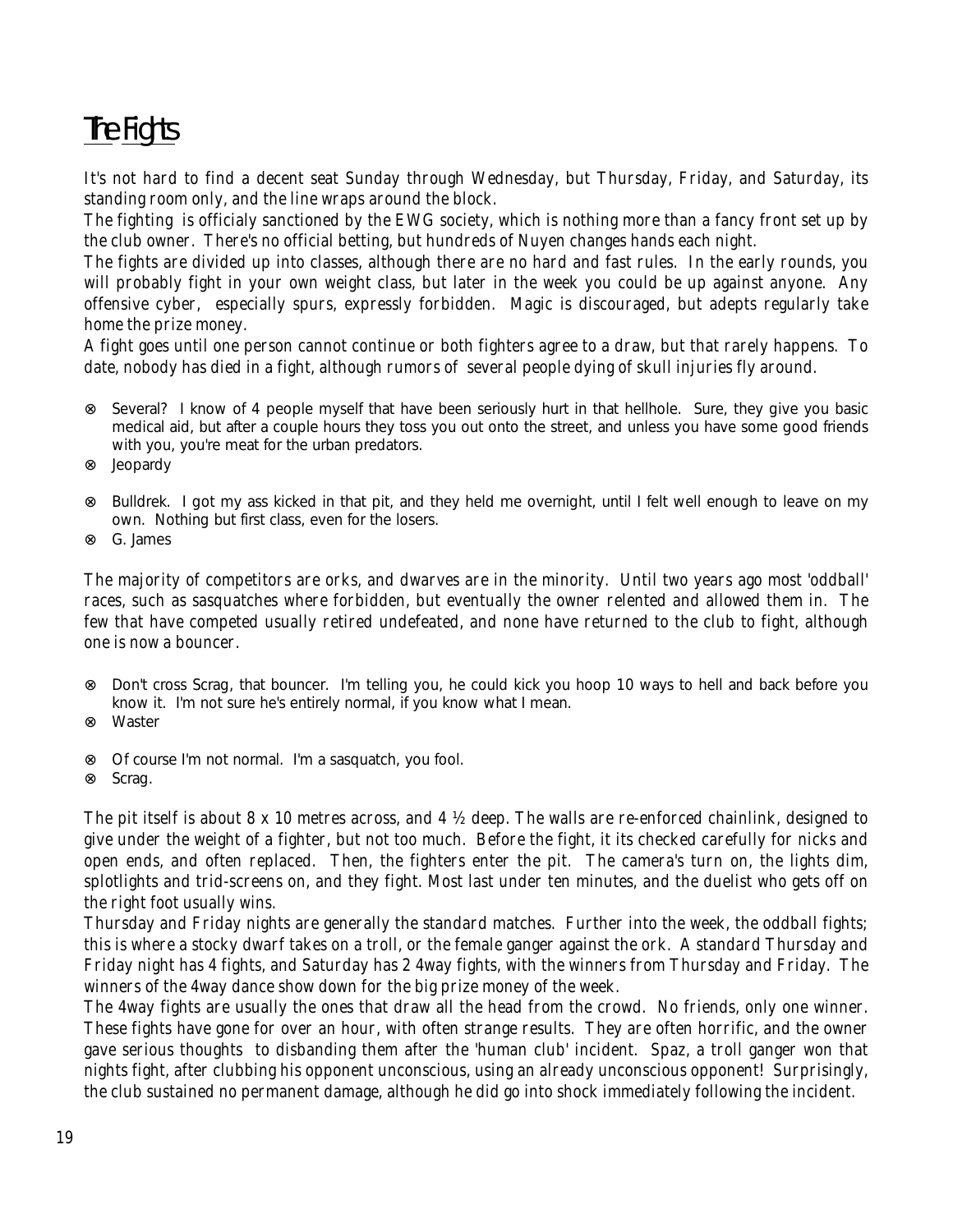- ⊗ And got basic first aid, and dumped onto the street. Typical.
- ⊗ Jeoprady
- ⊗ Kid, you just jealous because your fake ID isn't good enough to get in, or what?
- ⊗ Smacker

TPHRG, The Puyallup Human-Rights Group, filed official complaints, and the club owner took them seriously. For two weeks no fights were held, until some rules and security precautions came into play. The pit was made wider by approximately one meter, and guards given more extensive medical training. The original sheet metal walls gave way to the chain link, which was easier on both guards and fighters, plus allowed for greater camera coverage.

The main rule change was a '30 second breather' after a fighter quits or is rendered unconscious. Security removes him or her quickly and gives basic first aid to stabilize them.

- ⊗ TPHRG was dead serious. They had Ernest in the courts almost every day for a week, throwing everything they could at him. Finally he relented to avoid heavy fines. The surprising thing was, the club attendance didn't wane during the two weeks, quite the opposite. Actually, it seemed to increase, although the clientele wasn't the usual. More upper class people, probably because of the media attention. All in all, I think TPHRG helped the club more than it hurt them.
- ⊗ Watcher from afar

The area around The Pit is fairly desolate. Nothing very special, the odd stuffer shack, but The Pit, despite everything surrounding it, is a bright spot in the sprawl.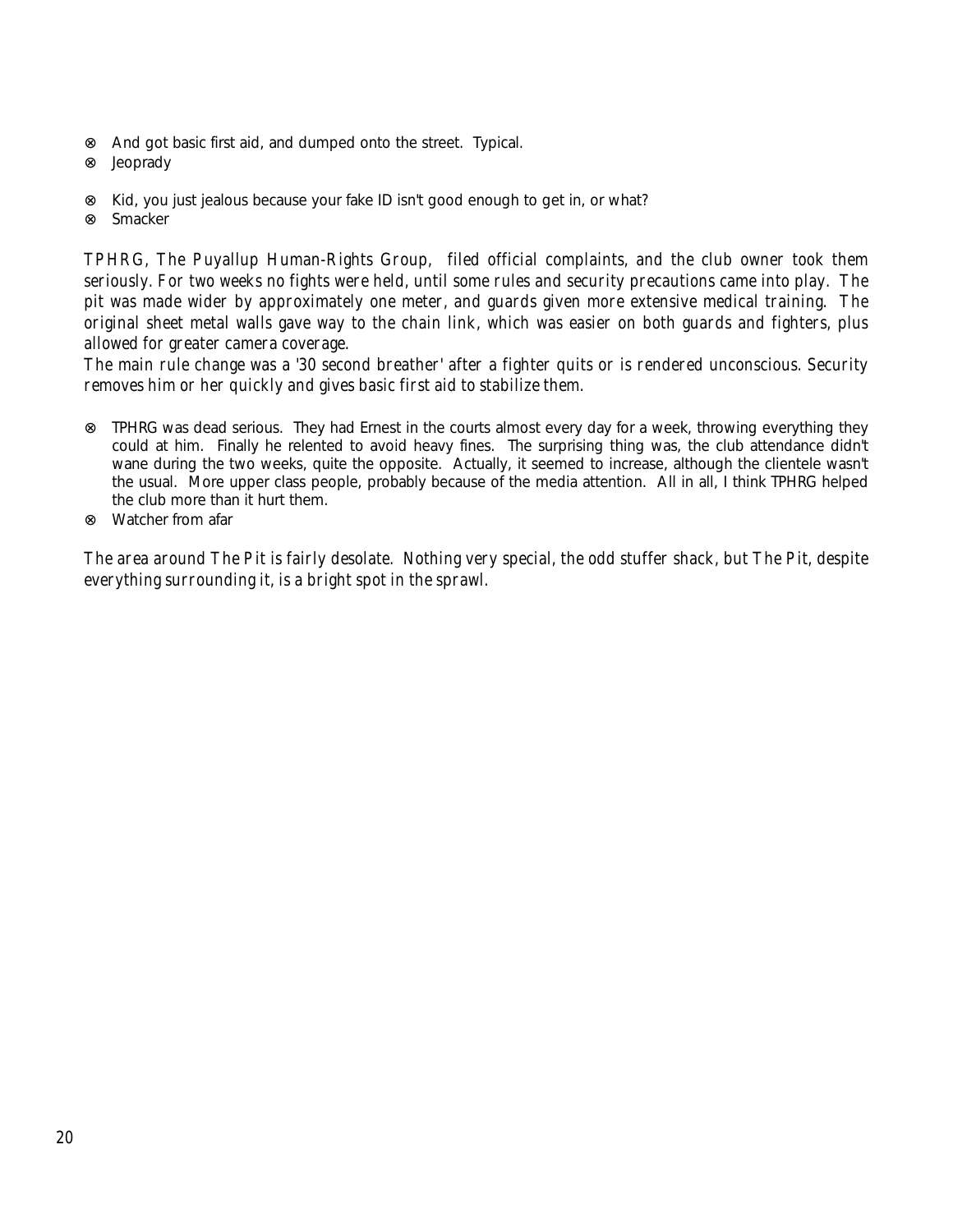# Quicksilver Lightning Part 2 by Steven "Bull" Ratkovich <chaos@ncweb.com>

### Chapter 2

A sharp pain lanced through my head, and that was the first indication to tell me that I'd survived. God, I hate dump shock. The fraggin' trid shows make it look so painless and easy. The decker gets in trouble, his bud pulls the plug, and off they waltz into the night with the goods, a jazzy theme song playing in the background. The only theme song playing here, though, was the pounding of my head and a slight hiss of static in the back of my head, where the datajack feeds info into my brain. That would clear up in a minute. the pounding would last the rest of the day.

With a groan, I sat up and looked around, trying to clear my head and remember what the frag had happened.

"So what happened this time, Bull?" Johnny asked. He had a slight smirk on his face, and I grimaced. He'd seen this happen before, and always gave me a hard time about it.

"Got hit with some nasty Black IC, a couple different flavors." I replied, my voice still a bit shaky. Between the Black IC and the dump shock, I think that was the worst I'd ever gotten hit. "Al got the files, though. But it'll probably take some time to decrypt 'em all and sort through 'em to get rid of all the junk."

Johnny nodded. "You got till tomorrow night. That's when we're supposed to meet Johnson with the data."

I sighed. "All right, done. But first, let's grab a bite to eat. Have you gotten anything on Serrento or Quicksilver?"

"Nada." The Amerind said with a shake of his head. "No one's heard a thing, but I think Fast Eddie might have something for me later tonight. He said to check in with him." Fast Eddie was an old contact of Johnny's, a snitch. He specialized in collecting information. In this day and age, information of any kind can be worth a great deal of cred, and Eddie was one of the best at his job.

"All right. Let's go see what that great smell is coming outta the kitchen, then we hit the street." With a big grin, Johnny followed me out of the rec room, and into the Kitchen.

My wife, Marie, is a wonderful cook. And a wonderful woman. She's a human, and while that always causes some head turning, as well as the occasional trouble from Humanis policlub and their ilk, I don't care. I love her anyways. She's one of the reasons I want to get outta this biz someday soon. Problem is, it pays so damn well! And the fact that your enemies don't seem to care about the concept of retirement.

I've been married to Marie for four years now, and have two wonderful children, Reba and Billy. I'm really proud of those kids. They're really smart, too, despite their ork heritage. Billy's starting to show signs of being extremely talented with electronic equipment, and Reba's definitely magically active. In fact, she already knows a spell. It's extremely low powered, but it's still a pain. "Suburban Removal" she calls it. Johnny says it's a tooled down version of a spell he knows, Urban Renewal, but it still drills little holes in the walls, among other things.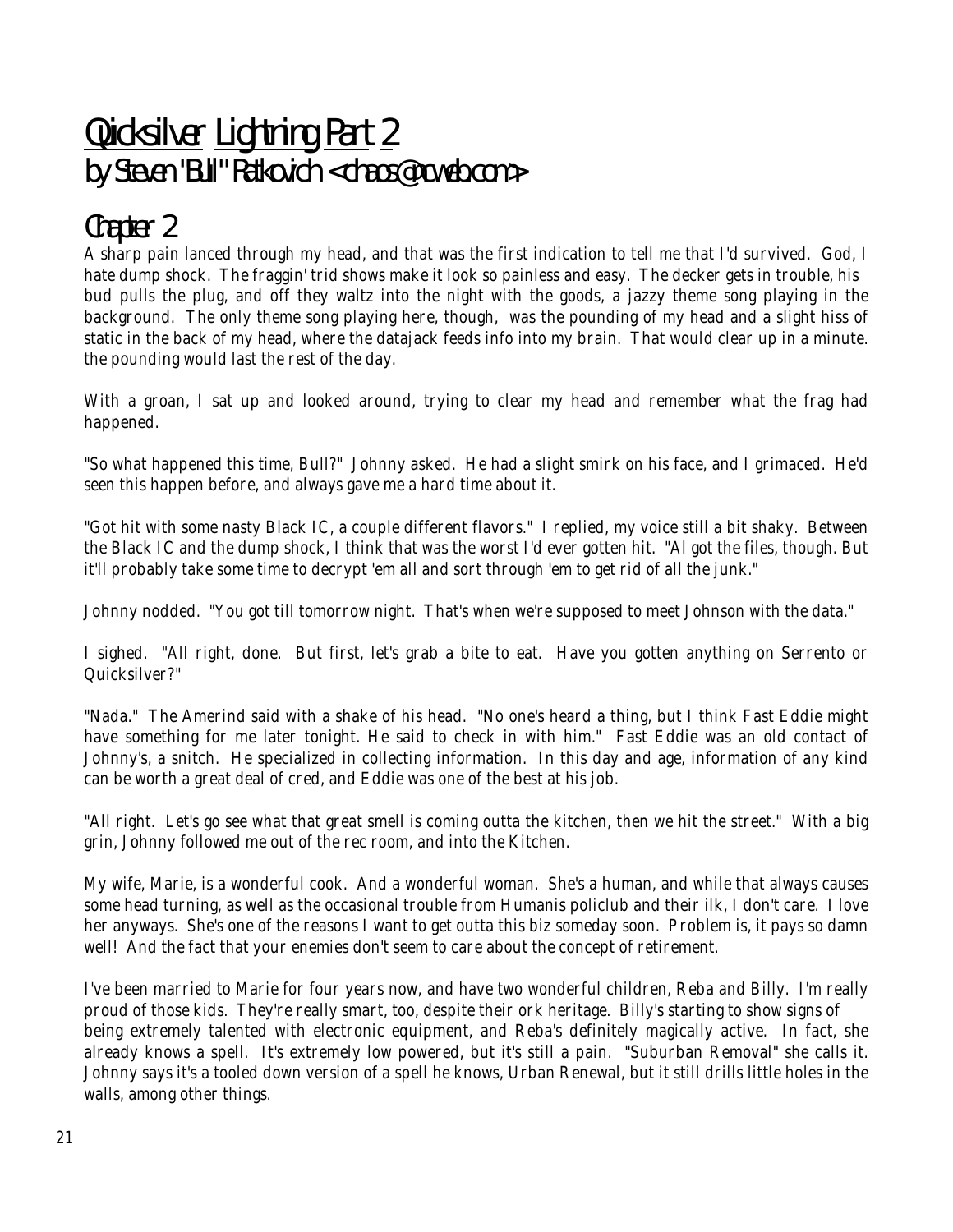Anyways, Johnny and I grabbed a bite to eat. Marie made a delicious Lasagna, then we went to work. Johnny hit the streets, to check with fast Eddie and a couple other chummers we know. I hit the computer, intending to find out what was on that chip that Al pulled for me.

I knew the data was going to be heavily encrypted. I hated digging drek out of the major corps matrix systems for just that reason. Everything from toilet supplies to the latest high tech toy was always heavily encrypted. Made it harder to determine the drek from the gold, I guess. Oh well, nothing to do but dive right in.

I jacked back into the computer once more, but this time I didn't log into the matrix. No real need to, and the headache that I still had, despite a half dozen painkillers would distract me if I did. Anyways, I didn't need to. All I needed was some space to work, and a few top notch decoding programs that I had designed for just such occasions. I pulled out my code can opener and got to work.

A light tap on my shoulder brought my attentions out of my virtual computer world, and back to the real world. I opened my meatbod eyes and looked up to see a pair of dark, beautiful eyes and a mass of long, dark curls smiling down at me.

"Honey," Marie murmured quietly. "Are you going to come to bed?"

"What time is it?" I asked quietly, keeping my voice down since the kids would have been in bed long ago.

"After 4 in the morning. You've been decking all night." She smiled a little wider, and I knew that despite her annoyance that I spent hours on end hunched over a work station in the corner of the room comatose to the real world, she was also amused by the whole thing. I'd taken her for a ride through the 'trix a few times using a VR feedback helmet, but she usually stayed out, and settled for hassling me a little when I stayed on too long.

"Hmmm." I mumbled noncommittally. No need to get myself in trouble. "What time did Johnny get home? He should have let me know what he found out."

She kind of frowned slightly. "He hasn't come back yet. Xuxa went over to Tailspin's to see if he's heard anything. That's why I'm awake. She got worried and woke me to see if you had mentioned anything to me. When I told her you hadn't said anything, she went over to Tailspin and Penth's place."

Tailspin and Penthisil were a couple friends and sometime allies of ours. Tailspin is an Amerind Coyote Shaman, like Johnny. He helped train Johnny in the so-called "mystic arts". He's getting up there in age, though, so he's pretty much retired from the biz, though occasionally gets involved out of necessary.

Penthisil, on the other hand, is a little harder to describe. He was a combat mage, and a chummer of Tailspin's. He started heading down the road of the burn-out, though. According to Johnny, Burn-Out is when a mage starts losing his magic for one reason or another, and makes up with it by going with cyberware. This of course weakens his magic further, and it's a slowly tightening circle that inevitable leaves the mage dead, or powerless. Penth, however, had sacrificed his life for us a couple years ago. That's when things get strange.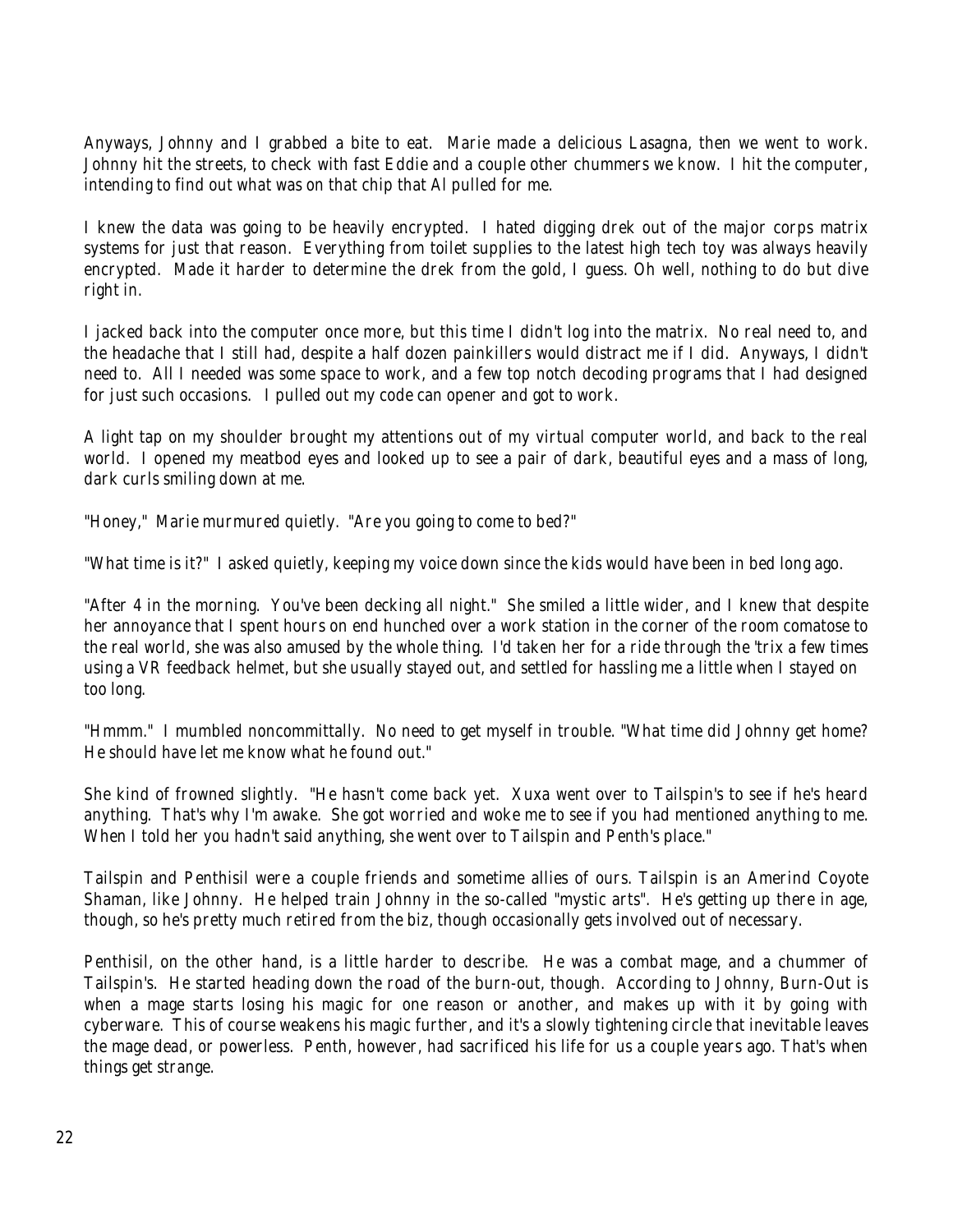We used to live in Chicago. In fact, we lived there until about a year and a half ago. Unfortunately, we were living there when \*they\* came. The bugs. At one point, we had to fight our way through a nasty beetle hive, and in the end, Penth sacrificed himself to buy us the time we needed to get out.

Not long after we got out and moved to Cleveland, we ran into him again. Or rather, his ghost. Penthisil is now a wraith, a spirit, whatever. Call it what you will, I sure as hell can't explain it. But, we got a ghost on our side.

So anyways, where was I? Oh yeah, Marie was talking to me. Sorry about that, I tend to ramble a bit when I'm telling a story.

I nodded to Marie, then jacked out of the computer. I started packing up my deck, and Marie sighed.

"You're going out to check on him, aren't you?"

"I have to, hon. He's my partner." I told her, giving her my best smile (The toothless one. My toothy ork grin can be kind of gruesome). "He could be in trouble."

"He's a big boy." She said, sighing again. "But I understand. I know I'd want you coming after me if I ever turned up missing."

"I have, remember?" I said with a forced grin. I didn't like thinking about the couple times she'd disappeared or been kidnapped. My shadow life didn't always stay in the shadows.

I kissed her on the cheek, grabbed my jacket, and headed out the door, pausing long enough to grab my gun belt and promise my wife that I'd be careful.

I climbed into my modified GMC Bulldog and jacked in. Yeah, I know I said I was a decker. But, I can also rig vehicles occasionally. What can I say? Everyone needs a hobby. I opened the garage doors and gunned the Bulldog, and headed out into the night, praying that Johnny was ok.

### Chapter 3

The first place I headed was to Shark and Spill's place. They were a couple chummers of Johnny and I, though they were a little rowdy at times. They're a couple ganger brothers. They're also two of the biggest trolls I've ever met. They run the local chapter of the Trawgs, and claimed the Flats as their turf. The Trawgs were a go-gang consisting almost entirely of Trolls and Orks. Me and Johnny were honorary members, although I doubt we ever get invited back for a rumble. We're a little too violent. The Flats, for those of you not familiar with the Cleveland Sprawl, is a large section consisting mostly of clubs, bars, and warehouses.

While Shark and Spill weren't necessarily the brightest pair of trolls to ever be born, they have plenty of street smarts and know just about everything that goes on in this part of town.

I pulled by van up to the abandoned warehouse where they made their headquarters, and looked up and down the long rows of motorcycles parked outside, looking for Johhny's modified Rapier. I didn't see it, but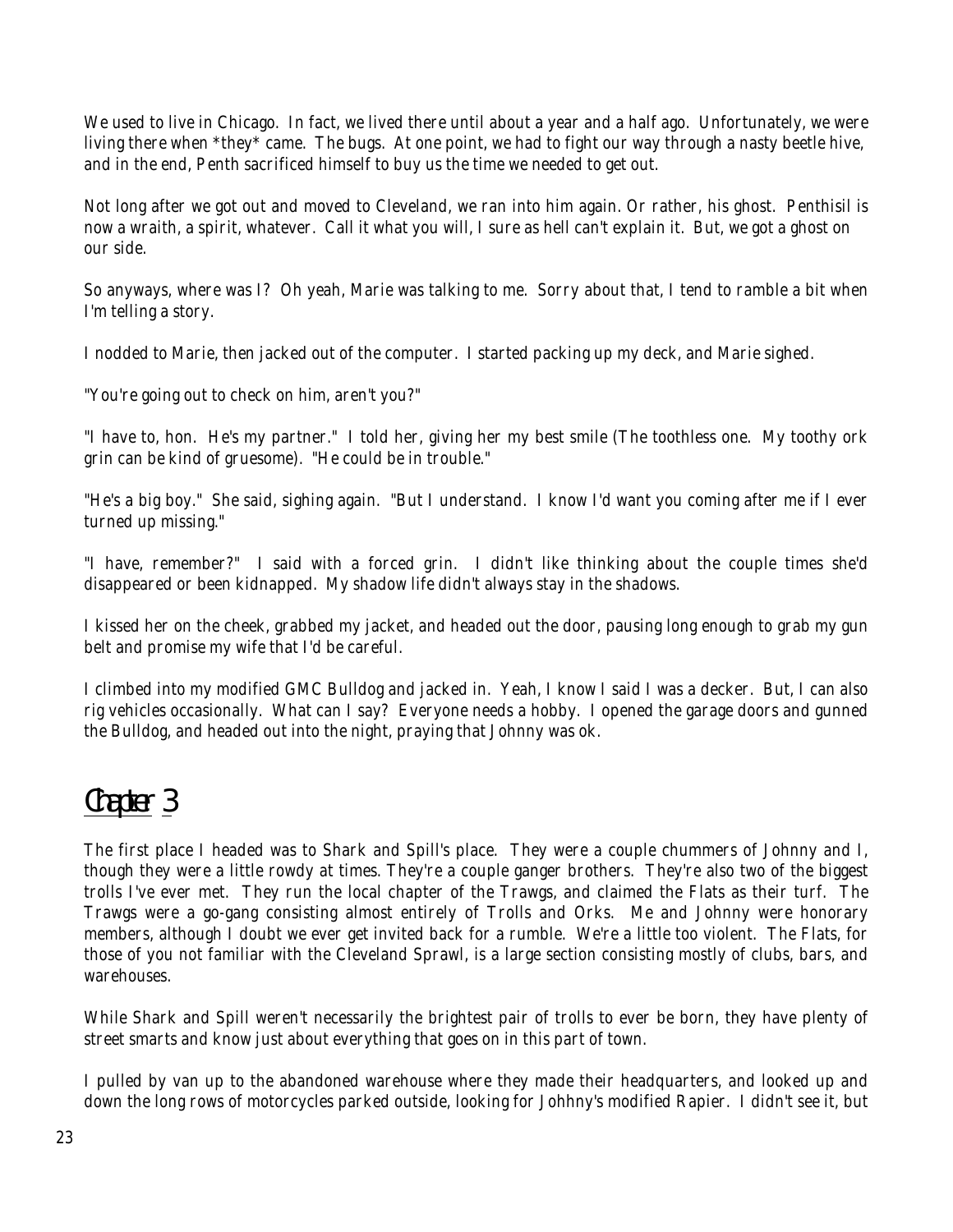I climbed out of the van anyways, hoping that maybe Johnny had stopped by earlier, and maybe the troll brothers knew where he was.

I headed up to a large steel door that was the only visible entrance to the warehouse. There was a hidden back door that Shark had shown me once, but this was the only entrance that could be found from the outside. This came in very helpful when the rival gangs tried to raid the Trawgs HQ. They could only come in one way, and when you have to come in one at a time into a room full of Trolls and Orks, you're in very big trouble.

I knocked on the door, and a small peep slot opened up, and a pair of pretty blue eyes looked out at me. I outwardly grinned, but inside I was grimacing. It was Thery, Shark's human girlfriend. How she survived that relationship is beyond me, but she loved to tease me. She delighted in sleeping with every new member of the gang, and after Johnny and I had helped the gang out and were made members, she tried her best to seduce me. Unfortunately for Thery, I love my wife and am devoted to her, and I'm the only member of the gang that's turned her down. Now she sees it as something of a challenge to try and get me into bed.

"Bull!" She squealed, throwing open the door. She was wearing only a pair of blue silk panties and her black leather Trawgs jacket. The jacket didn't conceal her rather ample bosom in the least. "How ya been, big guy? Finally changed your mind?"

"Sorry Thery," I replied with a grin. "I'm still very happily married. I'm looking for Johnny. Has he been by tonight?"

"No idea, Bully. Let's go see if Shark's seen him."

I followed Thery into the back sections of the warehouse, where the sleeping quarters were. Actually, sleeping quarters was a generous term for it. Shark and Spill had their own rooms, and Thery slept in Shark's room. But the rest of the gang, at least the ones that didn't have a home, slept in a large common room, either on cots or on blankets thrown across the floor. I stepped over a couple of the gangers that were sprawled across the room.

We approached Shark's door, and Thery knocked. We could hear loud music blasting thru the door, and after a moment, Thery shrugged and opened the door. We walked in, and I suppressed a smile as I beheld Shark playing air guitar in a pair of boxer shorts covered in hearts. That was not a sight I ever expected to see from one of the trolls.

He looked up as we walked in, then clicked off the stereo. "Hoi there, Bull. Wazzup?"

"Looking for Johnny. He been around tonight?" I said.

"Yeah..." Shark said, his brow wrinkling up as he thought. "He was by earlier asking 'bout some dude named... Ummm... Kano, I think."

"Oh yeah? What'd you tell him?"

"I told him to check with Schmoove." was the reply.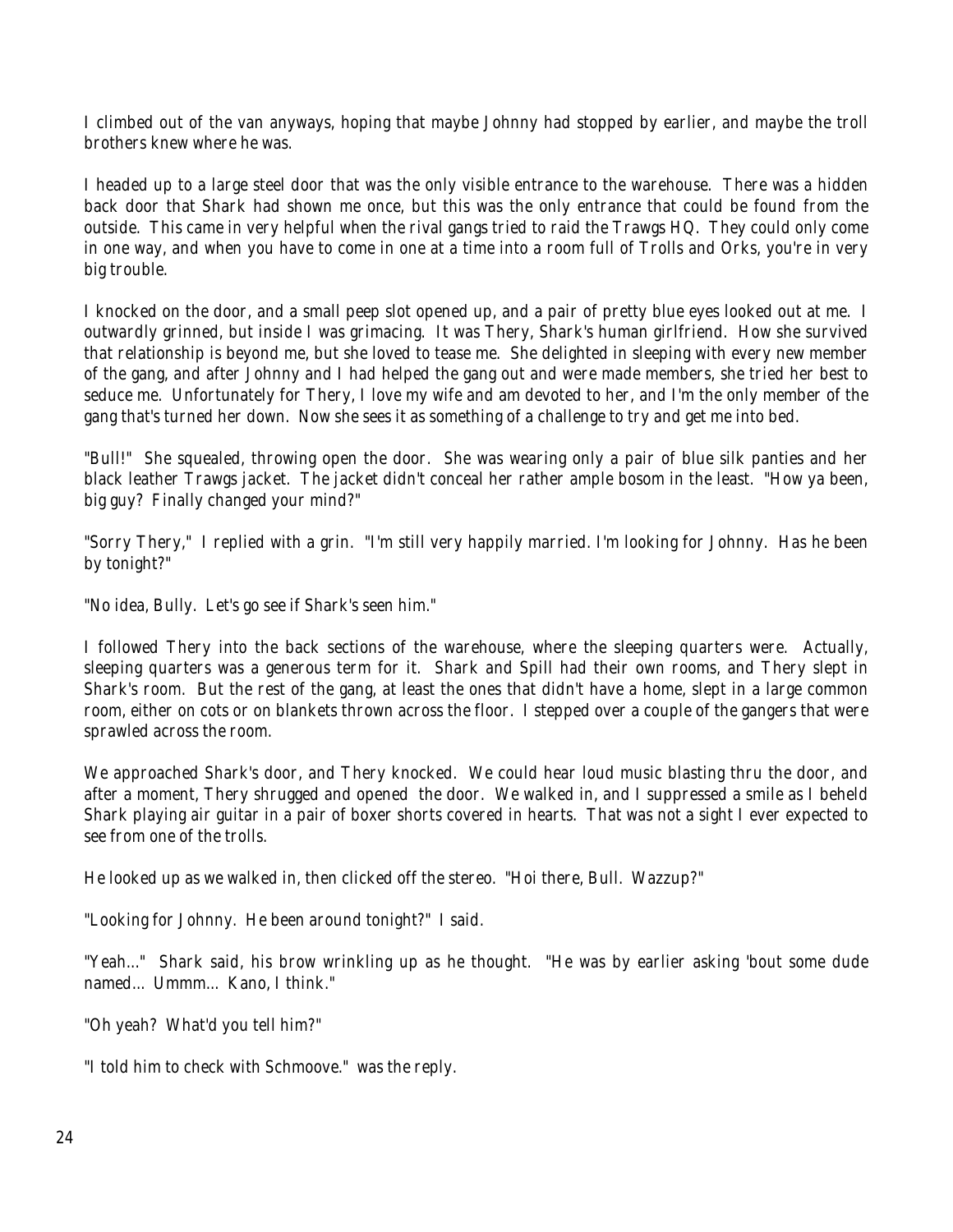Schmoove was a bartender at the Trolls favorite hang-out, The Gojira. Good guy, but a little bizarre. Also one of my better contacts here in Cleveland. I looked at my watch, and sighed as I saw that the display read after five in the morning. I wouldn't be able to contact Schmoove till after noon.

I nodded to Spill. "Thanks, man. If Johnny comes back this way for anything, make sure he calls me."

Spill nodded. "No probs, Bull. Will do."

With that he clicked the speakers back on, and started jamming on his air guitar once more. I shook my head and chuckled, then turned and headed out.

"Hey Bully!" I could here Thery shout out after me as I headed toward the front door.

I turned and Thery ran up and grabbed me, pressing her large breasts against me. She reached up to kiss me, and I jerked my head back and pushed the girl away. "Thery, no. None of that now. You know how I feel."

Thery pouted a moment, then laughed. "Go on, get outta here, ya big dumb Ork. You'll give in one of these days."

I grinned at her, then got out while I could. That girl was damned persistent if she wanted to be, and I didn't need trouble of that sort. Besides the fact that the Troll brothers frowned upon anyone making time with the girl, I really am happily married to Marie.

I sighed as I climbed into the cab of my Bulldog. Well, not much more I could do tonight, so I wanted to head home and catch a few more hours of sleep before noon, then I'd check with Schmoove and see where Johnny went from there. I started up the van, and pulled out into the night traffic as a light drizzle came down.

I drove along for about five minutes, lost in my thoughts, when a small light started flashing on the dashboard. I hadn't bothered to jack in to the van this time around, wanting to drive myself, and started cursing myself. I looked up at the Heads Up Display that flashed up onto the middle of my windshield, and saw that there was some sort of projectile heading at the van at high speeds.

"Drek!" I roared, and cut the wheel to the left, hard. The projectile, a missile of some sort, narrowly missed the van and sped by me as I turned down a side street. The radar scanner picked up what appeared to be a car or small truck following me, and a large explosion down the street I'd just turned off of as the missile struck a building. I hoped that the building was empty, but this was a nice part of town. Chances were good that it wasn't.

I looked into the rearview mirror to see what looked like an armored Dodge Ram with a pop-up missile rack following me. I increased my speed, and cut a corner as tightly as I could. I wished that I could jack into the van's piloting system, as I was much better rigging than straight driving, but that would be suicide, as it takes a few critical seconds to orient yourself to the systems, and jacking in at high speeds was more than likely to get me killed, especially if the bastards following me took that moment to fire off another rocket.

I was coming up at an intersection, and two large Honda Vikings driven by a couple massive trolls pulled out in front of me, heading toward my van. They both had machine guns of some kind mounted on the front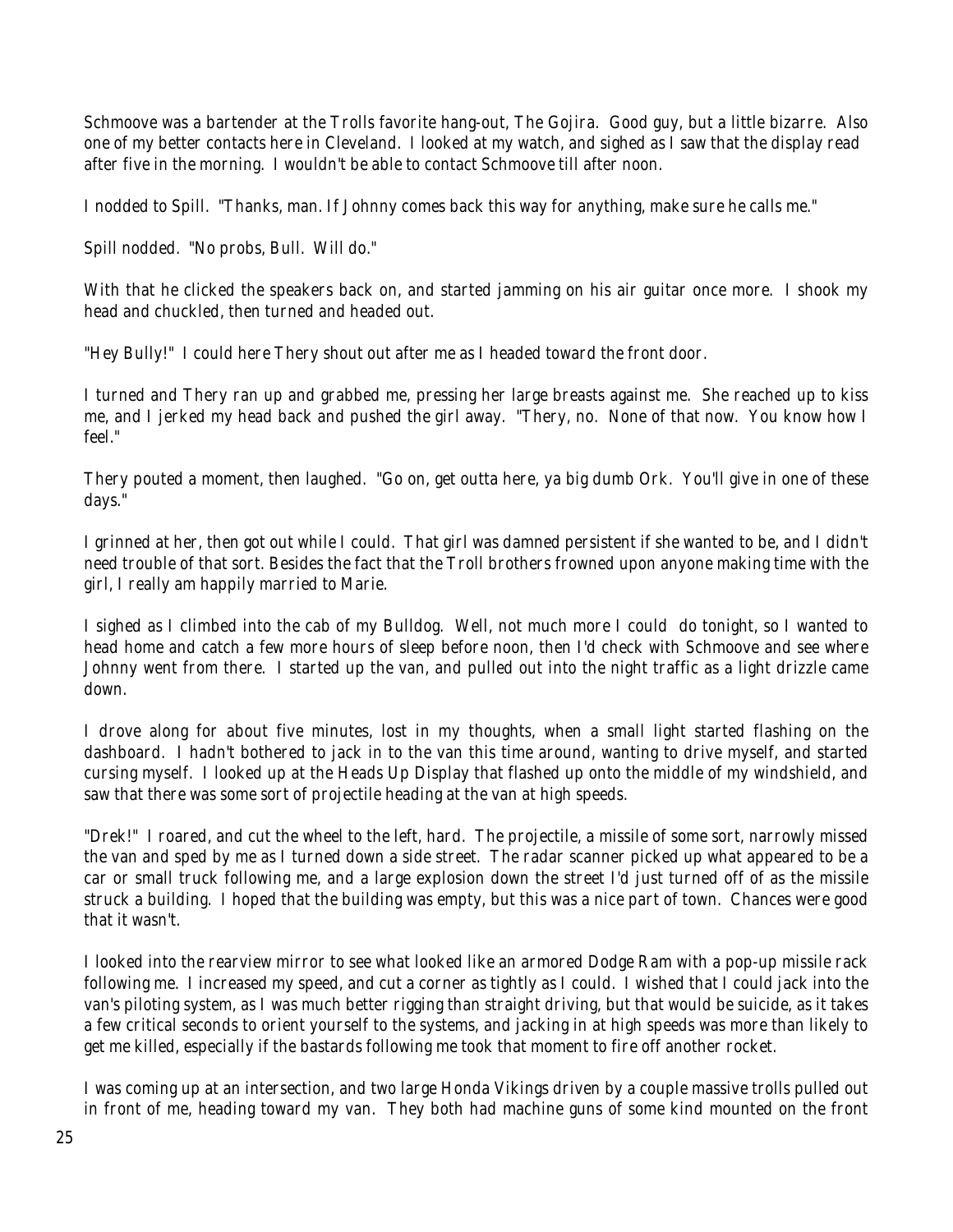bumpers of the cycles. Both opened fire as they came to bear on my van. Bullets bounced off the armor plating of my van, and I gunned the motor and cut left, smashing into one of the cycles. The van shuddered as it crushed the smaller vehicle and tossed it and the troll aside, but didn't slow down.

I reached over to the dash board, and flipped on the automated defense system, targeting the Dodge. The turret gun popped up, and the auto-cannon spewed bullets as the Dodge swerved to avoid getting shot up. My warning system beeped again as another rocket was fired, and I swerved to the side again, hoping to avoid the missile again. This time, though, the rocket slammed into the back end of the van, rocking the vehicle with a massive explosion.

I screamed as the van flipped over onto it side and slid into the side of a building. Despite crash bars and airbags, I slammed into the dash board rather hard, and stars flashed through my head. I could feel blood gushing from my nose and from a gash on my forehead.

I crawled through the shattered windshield, feeling for my Ruger Warhawk as I did so, but the gun was gone, tossed from the holster in the crash. I looked up to see a large pair of combat boots standing in front of me, worn by the Troll that I hadn't crushed during the chase. One of the boots was pulled back, poised to kick, then everything went mercifully black.

TO BE CONTINUED....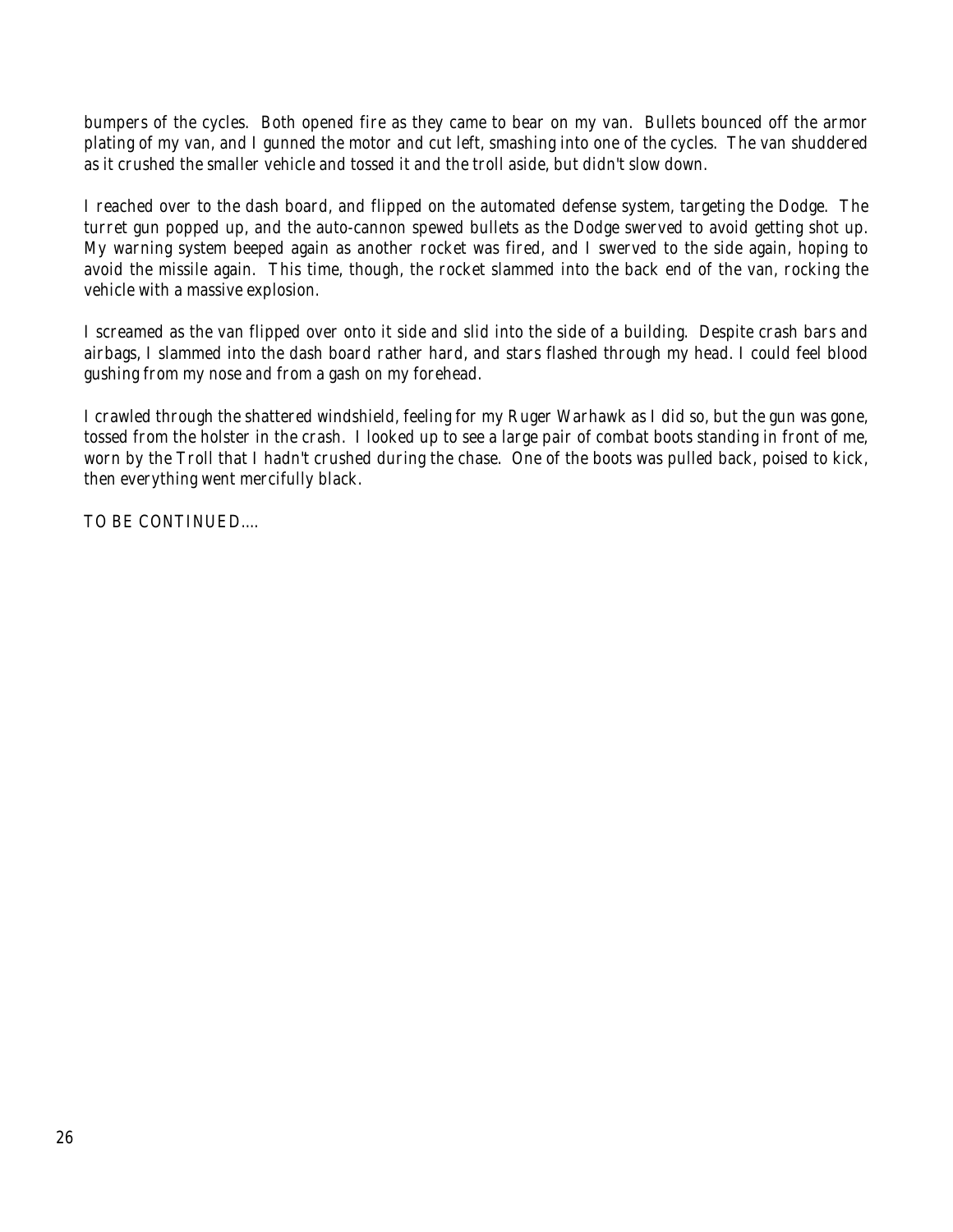# Nostalgia Industries By Negative Pulse <laymance@brightok.net>

For all of you who have ever wanted to own a muzzle loading rifle, but thought it was too impractical, here is the rifle for you. The Nostalgia Industries production line of 2058 offers the hand-crafted look of the old muzzle loaders, without the cost of loading time, ammo capacity, and potential lives. With new techniques for storing ammunition there has been little change to their original designs. The Nostalgia series offers you many choices, from light pistol to SMG. The choice is yours.

The Gentleman

| Type<br><b>Light Pistol</b>         | Conceal<br>7 | Ammo<br>$8$ (clip)      | Mode<br>SS        | Damage<br>6L | Weight<br>2.5KG              | Availability<br>$8/48$ hr          | Cost<br>250Y | <b>Street Index</b><br>2.5 |  |  |
|-------------------------------------|--------------|-------------------------|-------------------|--------------|------------------------------|------------------------------------|--------------|----------------------------|--|--|
| The Southerner                      |              |                         |                   |              |                              |                                    |              |                            |  |  |
| <b>Type</b><br><b>Medium Pistol</b> | Conceal<br>5 | Ammo<br>$10$ (clip)     | Mode<br><b>SS</b> | Damage<br>3M | Weight<br>3.5 <sub>K</sub> G | Availability<br>9/50 <sub>hr</sub> | Cost<br>300Y | <b>Street Index</b><br>2.5 |  |  |
| The Yankee                          |              |                         |                   |              |                              |                                    |              |                            |  |  |
| <b>Type</b><br>Medium               | Conceal<br>4 | Ammo<br>SS<br>13 (clip) | Mode              | Damage<br>7M | Weight<br>4KG                | Availability<br>$8/48$ hr          | Cost<br>375Y | <b>Street Index</b><br>2.5 |  |  |

#### Nostalgia Scattergun



| Type<br>Shotgun None 3 (clip) SS |  | Conceal Ammo | Mode | $10S[f]$ 5KG |  | Damage Weight Availability Cost<br>8/48hr | 280Y | Street Index<br>2.75 |
|----------------------------------|--|--------------|------|--------------|--|-------------------------------------------|------|----------------------|
|----------------------------------|--|--------------|------|--------------|--|-------------------------------------------|------|----------------------|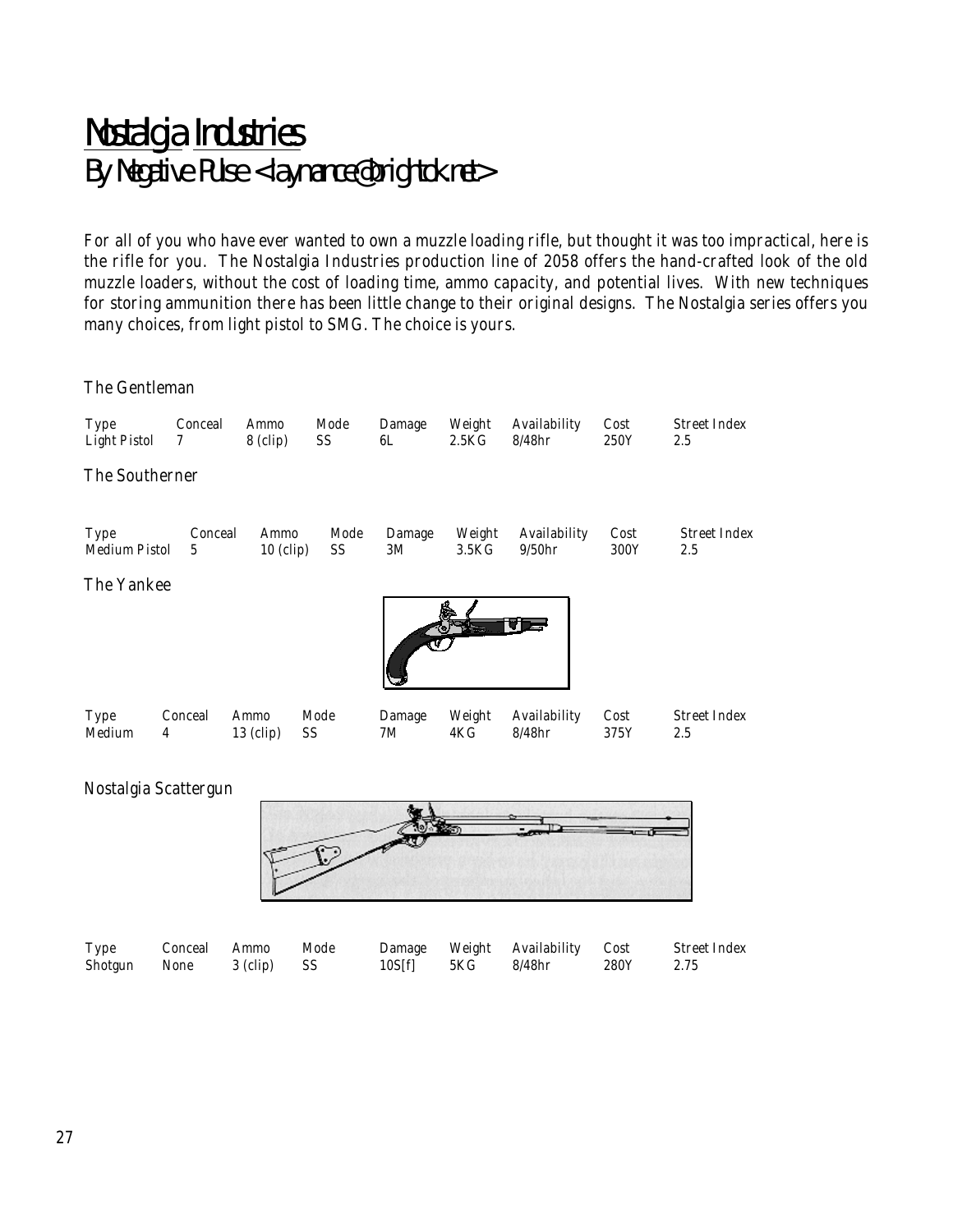



New! Just Arrived! Italian Made! Unique pump shotgun versatile enough to use for sporting, competition, or defense. The reliable pump action provides consistent functioning. The special alloy frame features an antioxidizing finish and matte, non-reflective surfaces. The 20", 12 gauge, 3" magnum barrel is chrome lined and cylinder choked. The muzzle of the barrel is threaded on the outside to receive external chokes (non available) and the threads are protected by an external screw-on thread protector. Complete with 7 round Detachable Magazine!!!

| Type      | Conceal Ammo |             | Mode |        |       | Damage Weight Availability Cost |      | Street Index |
|-----------|--------------|-------------|------|--------|-------|---------------------------------|------|--------------|
| Shotgun 1 |              | 7 (clip) Sa |      | 9S (f) | 5 K G | $5/72$ hr                       | 650Y |              |

Extra 7 round Magazine for PM-5 50¥

NeoStead Combat Shotgun

This ancient breakthrough in shotgun technologies has just been authorized to be released for use by the common security worker. Although civilian models with six round capacity's are available the 12 shot version is not allowed out into the general public. With its dual cylinders two different types of ammunition and can toggle between the two\* six round cylinders with ease.

NeoStead HD Pump Shotgun (Home Defense)

| Type      | Conceal Ammo |             | Mode |                             | Damage Weight Availability Cost |      | Street Index |
|-----------|--------------|-------------|------|-----------------------------|---------------------------------|------|--------------|
| Shotgun 8 |              | 6 (clip) SS |      | 11S (f) $3.25KG$ $3/6$ days |                                 | 850Y | 1.75         |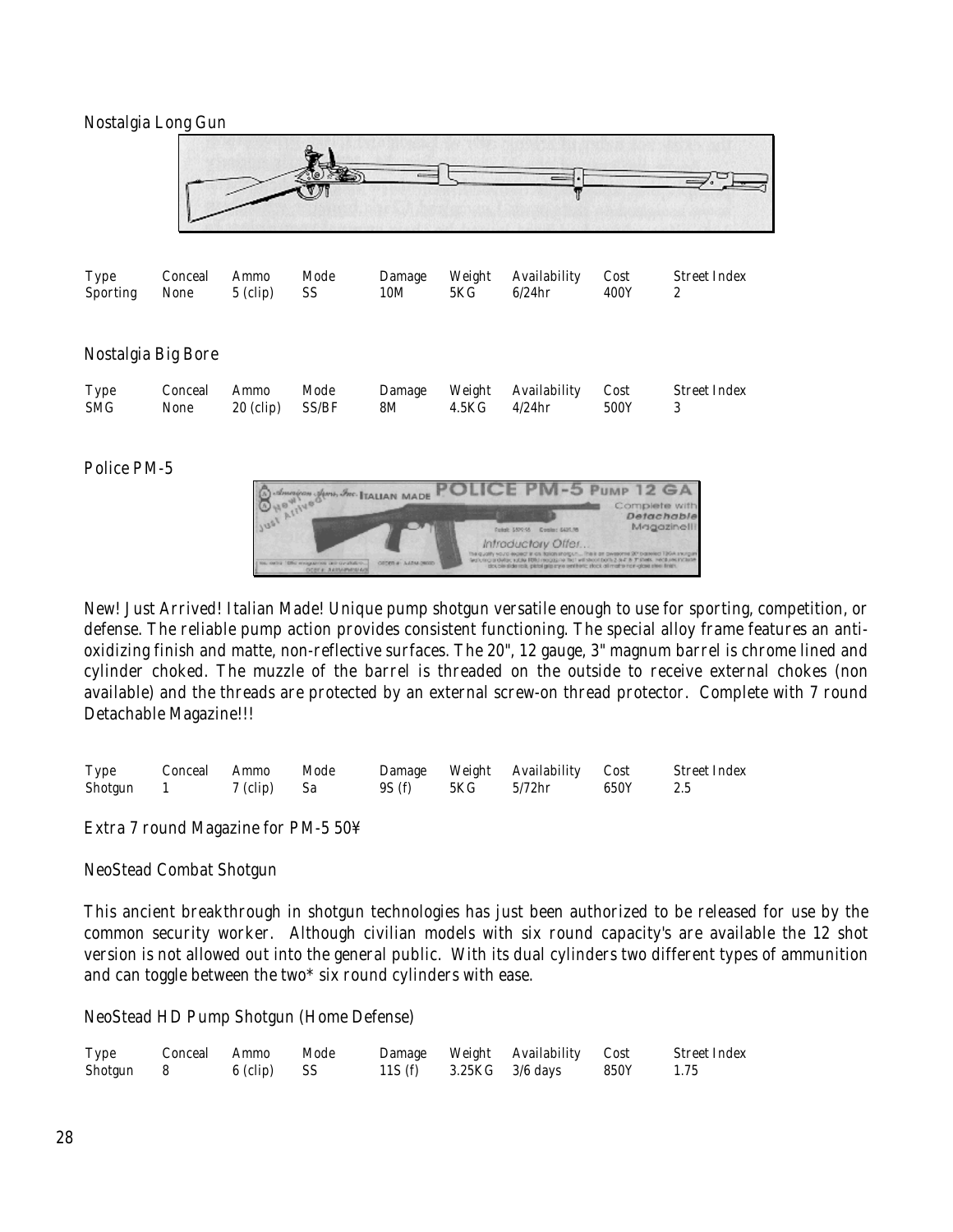NeoStead Combat Shotgun

| Type      | Conceal Ammo |                       | Mode |                                      | Damage Weight Availability Cost |       | Street Index |
|-----------|--------------|-----------------------|------|--------------------------------------|---------------------------------|-------|--------------|
| Shotgun 8 |              | $12 \times (clip)$ SS |      | $12S(f)$ $3.5KG$ $8/10 \text{ days}$ |                                 | 1450Y |              |

\*Note: HD model only has one cylinder on its top while the Combat version of the shotgun has two cylinders on its top side, allowing the user to toggle between ammo types.

⊗ Don't trust the "HD" model as far as you can drop kick it, the one cylinder on top really throws off the balance of the whole shotgun, but the combat model is worth the nuyen.

⊗ Bali

FN Five-seveN

| Type           |                        |    | Conceal Ammo Mode Damage Weight Availability Cost Street Index |  |
|----------------|------------------------|----|----------------------------------------------------------------|--|
| Heavy Pistol 5 | $20 \text{ (clip)}$ SS | 8M | 2.5KG 2/3 weeks 800Y 3                                         |  |

- ⊗ Nice gun if you can lay your hands on it. Its very easy to strip and clean and put back together, easy as 1.2.3. FN only made so many of these until the old UN said their specialized caliber was too lethal on the battlefield, I haven't met the gun that is too lethal.
- ⊗ HerstalPhreak
- ⊗ Not yet, that is.
- ⊗ Gomer
- ⊗ I remember that, they said it could penetrate 48 layers of kevlar at ranges out to, oh, I think it was 200 meters, and that pretty much means any body armor that allows for any freedom of movement, Nice gun, very nice gun.
- ⊗ Historian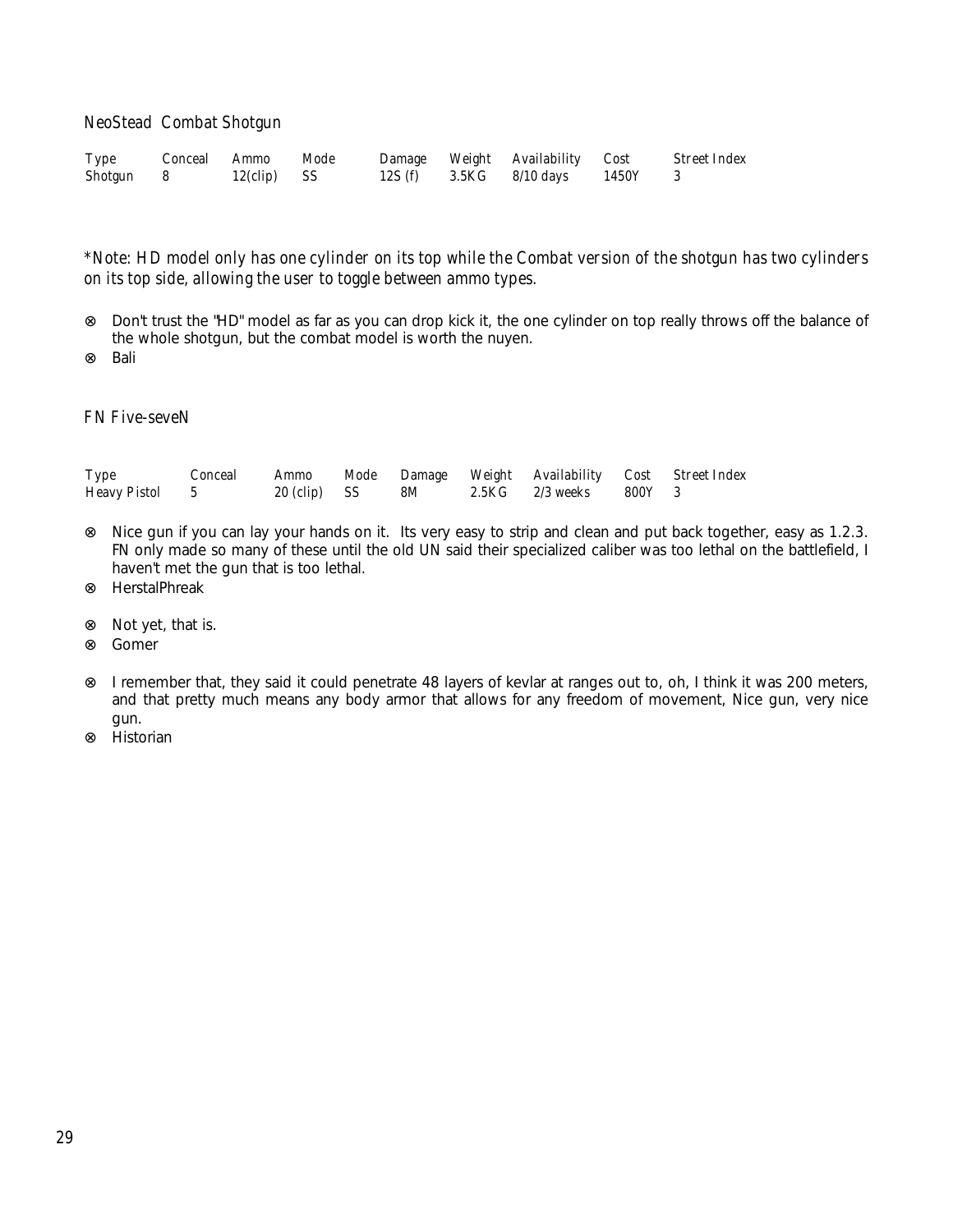Black Whistle Butterfly Knife



For all of you renaissance men out there who have looked everywhere for this piece of craftsmanship. Here it is. The Black Whistle Butterfly Knife, available in a variety of colors as far as the handle goes and two colors for the blade, matte black or chromed. No matter which choice you make you'll have made the right one, because when you buy Black Whistle, expect the best performance, and the keenest blade.

|        |      | Conceal Reach Damage | Weight Availability Cost     |      | Street Index |
|--------|------|----------------------|------------------------------|------|--------------|
| $3/4*$ | $ -$ |                      | $(Str + 2)L$ .75KG 7/65 days | 350Y |              |

\* represents conceal closed and then conceal when open. (25% discount when purchasing two at the same time.)

⊗ Overall a nice knife to have, and if you can work the knife right you can dazzle your opponent before you strike. The correct use of a butterfly knife is a lost art in most places, but this may just bring it back. If you need instruction on how to use a butterfly knife correctly just contact me at

 $+++++$  File edited  $- .06$  Mp deleted

I'm always willing to help out any runner that needs some training.

- ⊗ Bali
- ⊗ Try not to advertise so flagrantly Bali, and I won't have to cut it out
- ⊗ Sysop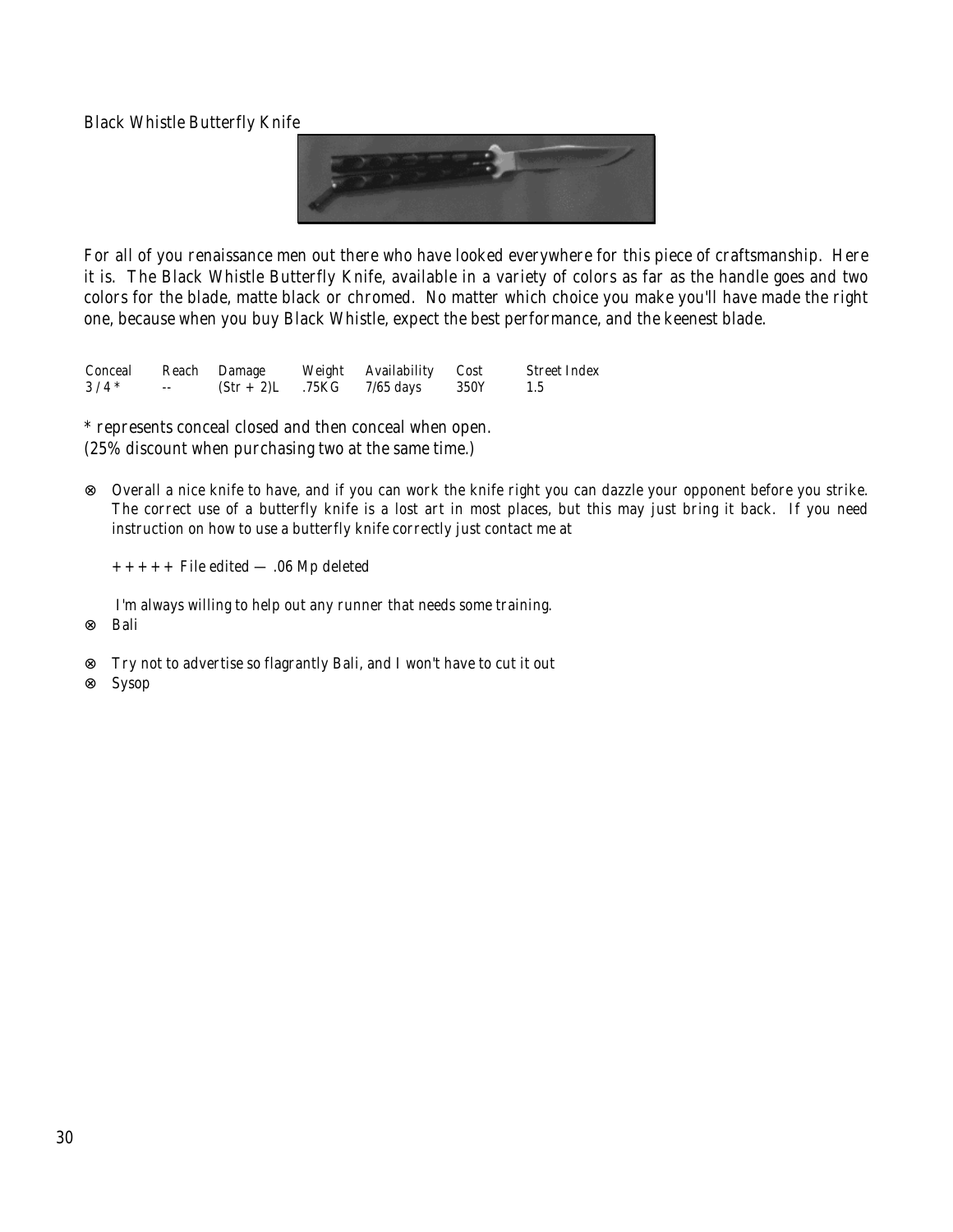# Review: The Lucifer Deck Adam Jury <fro@lis.ab.ca>

There's bound to be a few spoilers here, incase you don't like hearing about a book before you read it, rip this page out and trash it, or delete the text.

Vital Stats: *Title*: The Lucifer Deck *Author*: Lisa Smedman *Publisher*: Roc, January 1997 *ISBN*: 0-451-45377-8 *Pages: 279*

A most excellent book, in my opinion. The cover art was good, but since when has Seattle had those funky shaped buildings? Looks more like my mental image of Chiba. Also, there was no art inside the book, but with the cost of art, that's to be expected.

Mainly sort of a lower level street type book, which is more up my alley than the heavily corp type ones. It had a good mix of characters, corrupt cops, an emerging shaman, devious mage, gay reporter, and some pirate trid guys. It shed some more light on the Ork Underground, and both regular and pirate media. Certainly parts of this book could be integrated into a Shadowrun campaign.

The story involved a 'light' spirit that can access the matrix, the probems Mitsuhama has in controlling it, and a reporters attempts to document it and air a big story. Throw in a few corrupt Lone Star officers, rioting Orks, and you have a good book. I'm not going to go into tons of specifics, because you probably don't want me to spoil the story, and I did read it in under three hours, so I was bound to miss some details.

It was a good read however, nothing earth shaking, and a nice mix of tech and magic. Gave a little more insight into the workings of a news station. The Lucifer Deck seems to have taken place in 2054 or 2055. This threw me for a loop, because I was under the impression all FASA literature was published in order. I discussed this briefly with Mike Mulvihill, and have been assured that writers are free to flesh out aspects of the game world that have already passed. All in all, a very good book, although I think the ending sort of came suddenly.